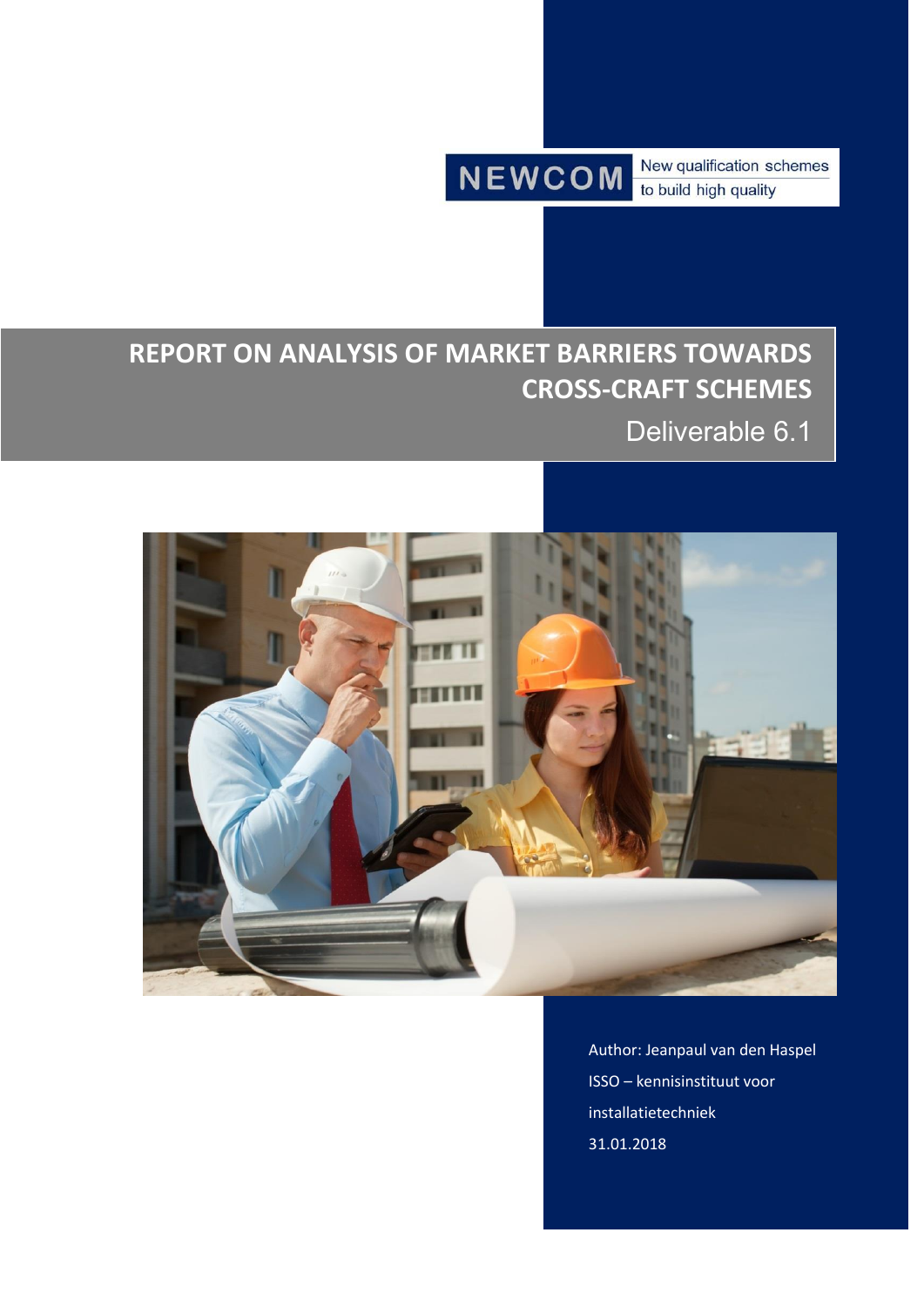#### IMPRINT

Published and produced by: ISSO – kennisinstituut voor installatietechniek Weena 505, 3013 AL Rotterdam, Postbus 577, 3000 AN Rotterdam, Phone +31 (0)10 206 59 69 E-mail: isso@isso.nl Editor-in-chief: ISSO, Jeanpaul van den Haspel Co-authors: Naghmeh Altmann-Mavaddat, Wouter Borsboom, Jan Cromwijk, Frantisek Doktor, Alexander Ebner, Johannes Fechner, Viola Kelemen, Frans Koene, Károly Matolcsy, Ronald Setznagel, Georg Trnka, Theresa Urbanz Graphic concept and design: Austrian Energy Agency, Gabriele Möhring

Reprint allowed in parts and with detailed reference only. Printed on non-chlorine bleached paper.

ISSO has compiled the contents of this study with meticulous care and to the best of its knowledge. However, we cannot assume any liability for the timeliness of data, completeness or accuracy of any of the contents.

Project duration: September 2017 – August 2020 Contract No: 754/48-NEWCOM-H2020-EE-2016-2017/H2020-EE-2016-CSA Coordinator: Austrian Energy Agency, Georg Trnka

Photo credit | cover: bearfotos / Freepik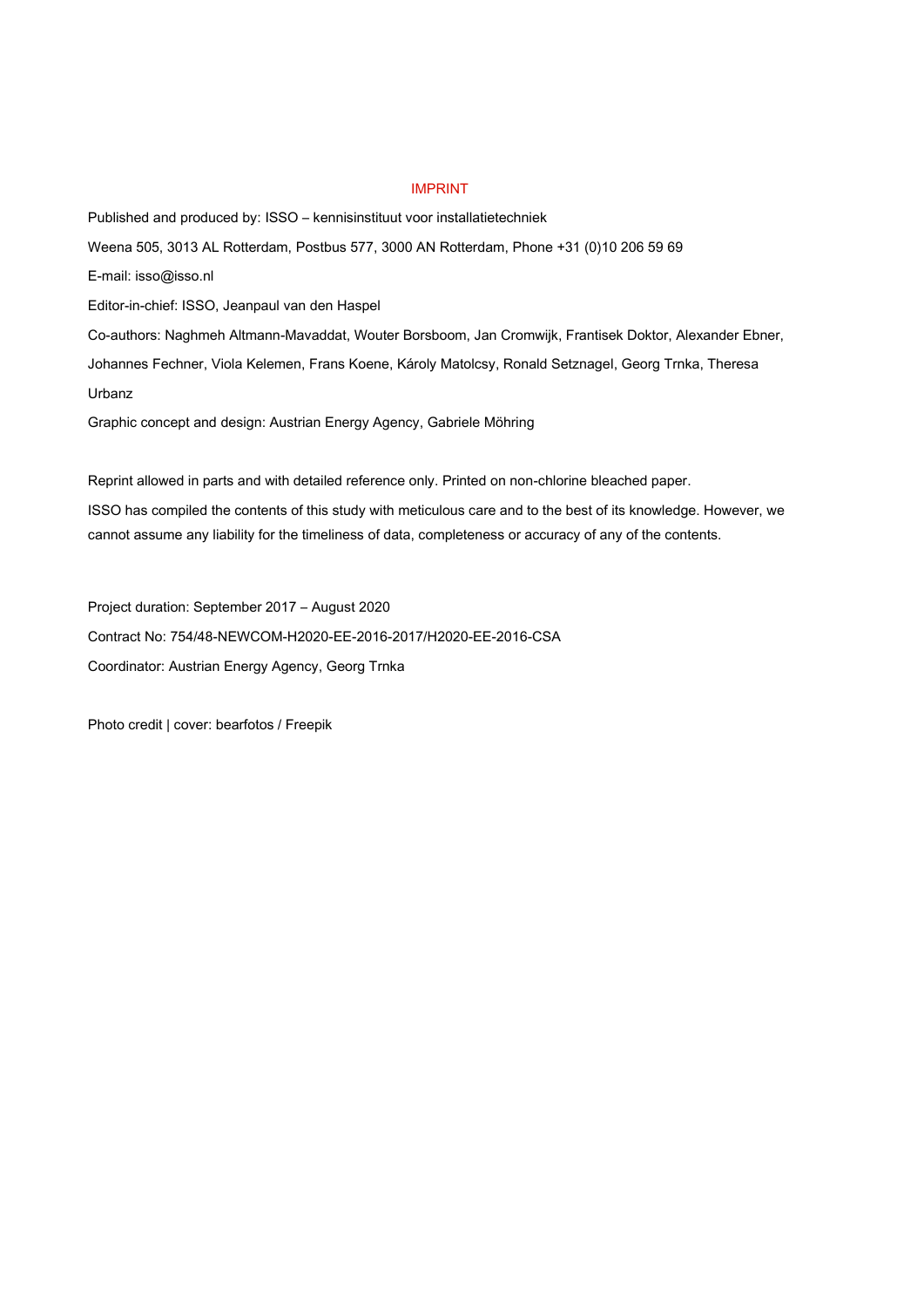# Abstract

Legislations towards nearly zero-energy building (nZEB) solutions are changing in most EU countries. This is accompanied by increased subsidies for energy-saving measures and the rise of national initiatives. This could be a great catalyst, however, the focus on quality control in relation with the ambitiousness of the stated goals could still be sharpened.

Unfortunately, most construction companies are slow to adapt and hardly embrace innovation, sustainable development, and high-quality execution. Cross-sectoral and crossspecialty cooperations among construction crafts are scarce and, additionally, investment in employee education is very low. For this reason, construction companies need to be convinced to invest in trainings for their employees. A direct engagement with leading companies, serving as best examples (ambassador approach), might increase the demand for a highly qualified workforce and emphasize the importance of skilled workers as well as of energy efficiency as a central quality aspect of the future.

At present, building owners do not ask for nZEBs or specific energy efficiency-related quality aspects. The reasons behind this are, on the one hand, lack of knowledge and, on the other hand, financial barriers. The creation and the promotion of informational platforms could be a way to close this knowledge gap.

Specific cross-craft qualification and certification schemes to guarantee the high quality of nZEBs are practically non-existent in all four partner countries involved in this project. To address this situation, training providers need assistance to overcome a multitude of barriers. At the same time, it is clear that the necessary cross-craft trainings can only be implemented in close collaboration with those providers. They need to be motivated to improve the transparency of offered trainings and to raise the quality of training content, trainers, and training material.

Above all, many blue collar workers show little interest in participating in voluntary further education. As a result, various strategies need to be developed to change their attitude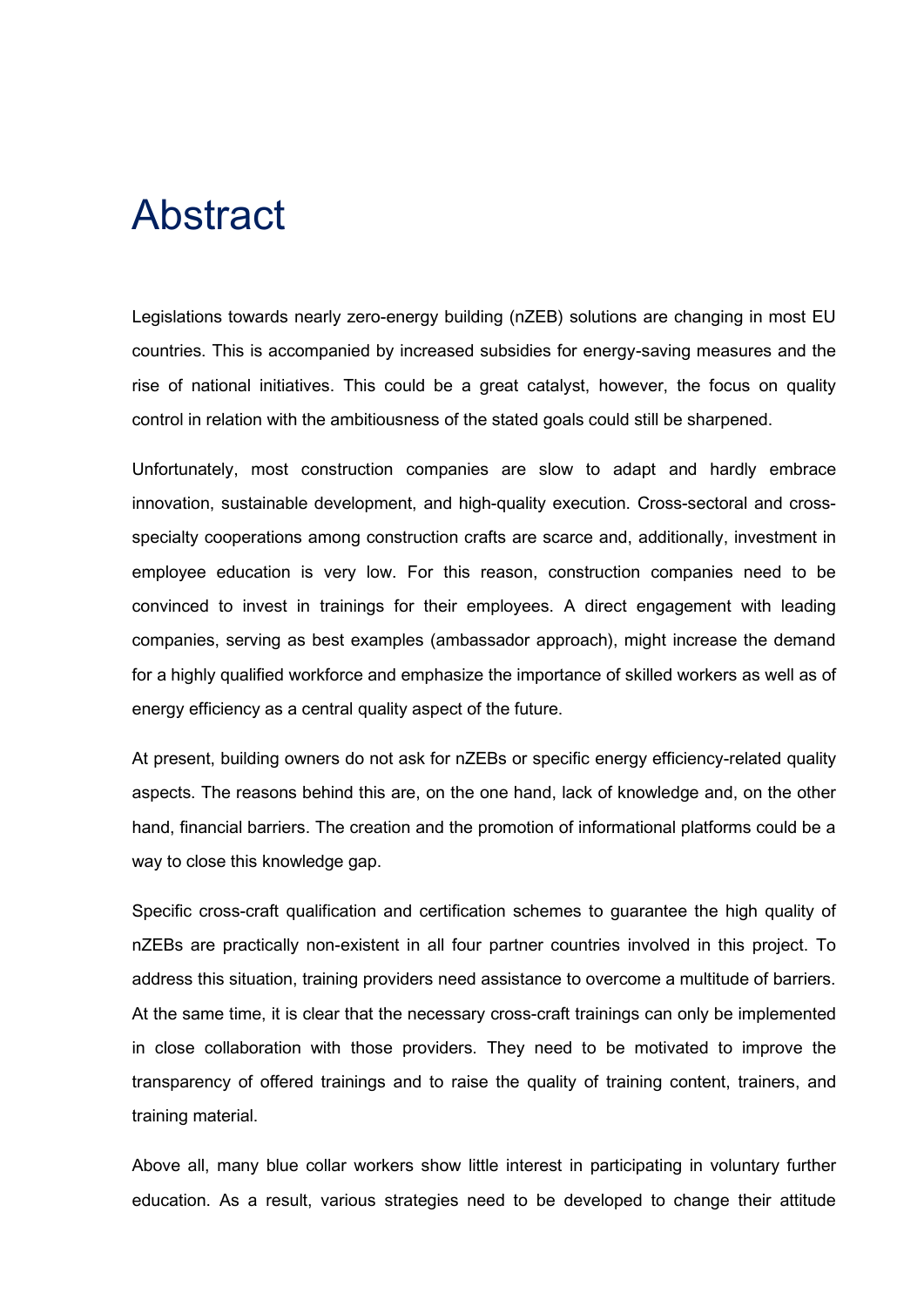towards additional education. Moreover, craftsmen need to be given a way to show proof of completion (presentation of gained further education), for instance with a skills register.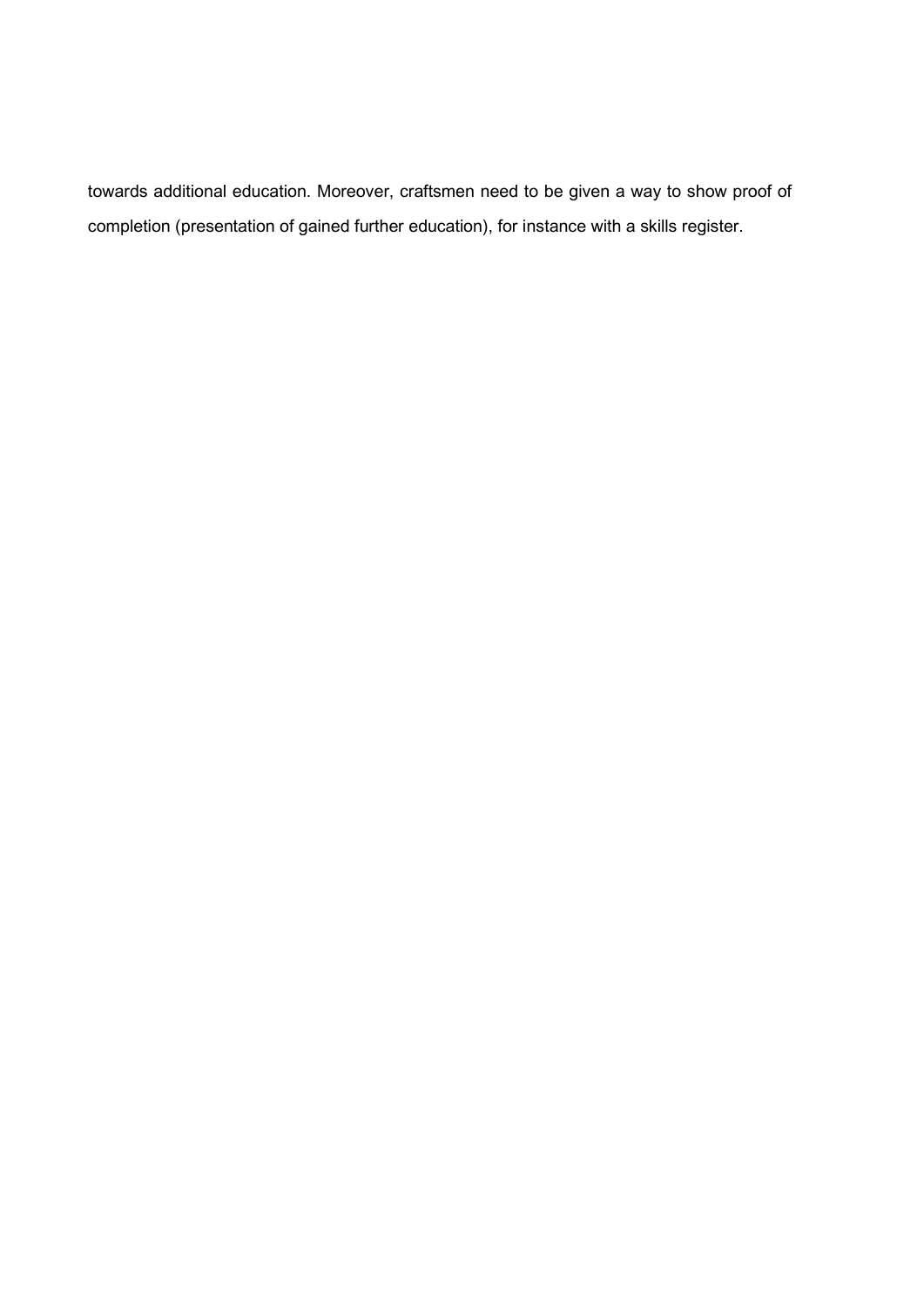# **Contents**

| $\mathbf{1}$ | <b>INTRODUCTION</b>                                 | $\overline{7}$   |
|--------------|-----------------------------------------------------|------------------|
| 2            | OPPORTUNITIES AND BARRIERS ON A NATIONAL LEVEL      | 9                |
| 2.1          | <b>Opportunities and barriers in Austria</b>        | $\boldsymbol{9}$ |
| 2.1.1        | Opportunities in the market                         | $9\,$            |
| 2.1.2        | Opportunities in education                          | 10               |
| 2.1.3        | <b>Barriers in the market</b>                       | 11               |
| 2.1.4        | <b>Barriers in education</b>                        | 12               |
| 2.2          | Opportunities and barriers in Hungary               | 13               |
| 2.2.1        | Opportunities in the market                         | 13               |
| 2.2.2        | Opportunities in education                          | 15               |
| 2.2.3        | Barriers in the market                              | 15               |
| 2.2.4        | <b>Barriers in education</b>                        | 15               |
| 2.3          | Opportunities and barriers in Slovakia              | 17               |
| 2.3.1        | Opportunities in the market                         | 17               |
| 2.3.2        | Opportunities in education                          | 18               |
| 2.3.3        | <b>Barriers in the market</b>                       | 21               |
| 2.3.4        | <b>Barriers in education</b>                        | 23               |
| 2.4          | Opportunities and barriers in the Netherlands       | 24               |
| 2.4.1        | Opportunities in the market                         | 24               |
| 2.4.2        | Opportunities in education                          | 26               |
| 2.4.3        | <b>Barriers in the market</b>                       | 27               |
| 2.4.4        | <b>Barriers in education</b>                        | 28               |
| 3            | <b>CONCLUSIONS AND RECOMMENDATIONS</b>              | 30               |
| 3.1          | Conclusions and recommendations on a national level | 30               |
| 3.1.1        | Austria                                             | 31               |
| 3.1.2        | Hungary                                             | 31               |
| 3.1.3        | Slovakia                                            | 32               |
| 3.1.4        | <b>The Netherlands</b>                              | 32               |
| 3.2          | Conclusions on a European level                     | 33               |
| 3.3          | Recommendations on a European level                 | 37               |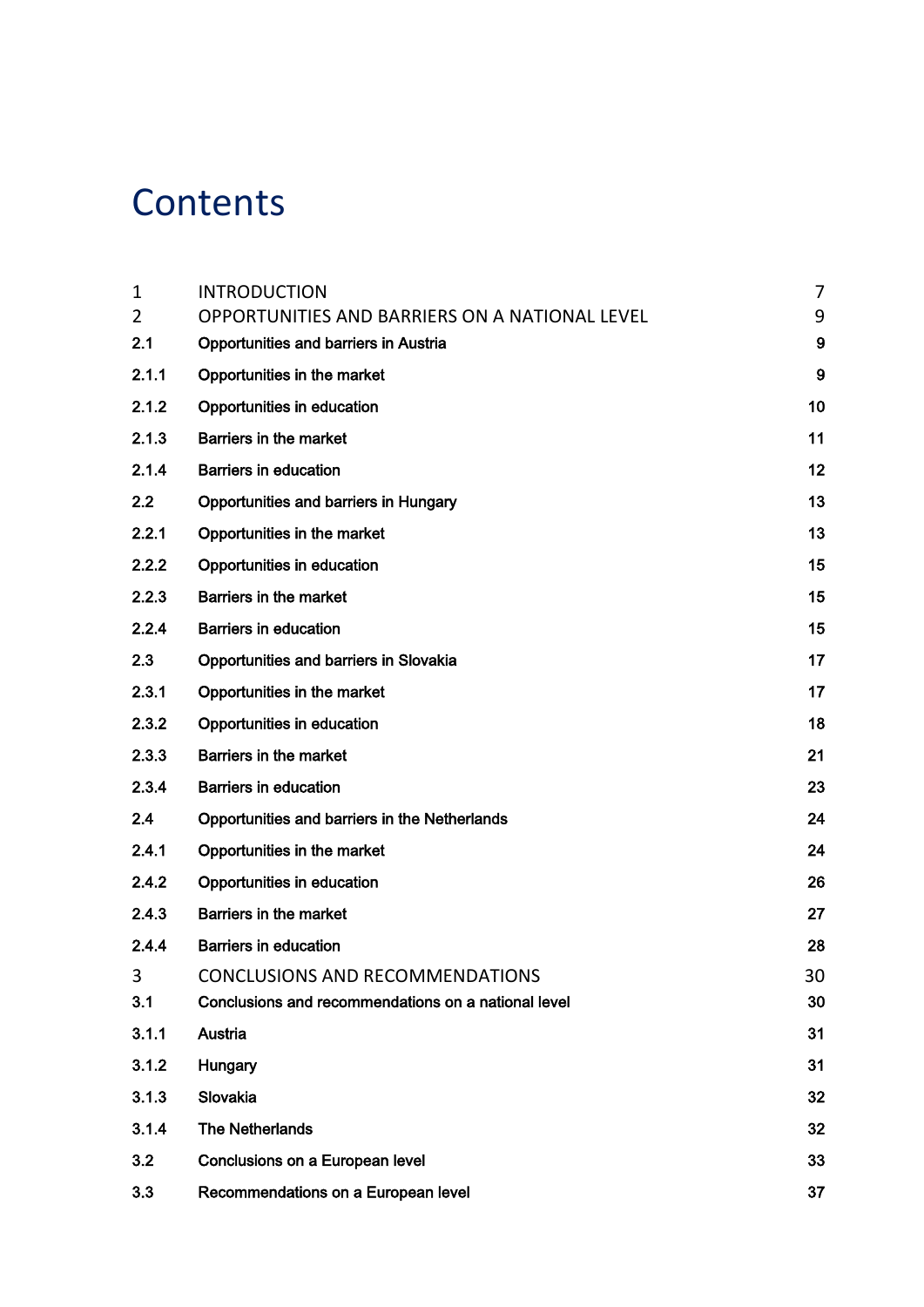# [LITERATURE](#page-40-0) 41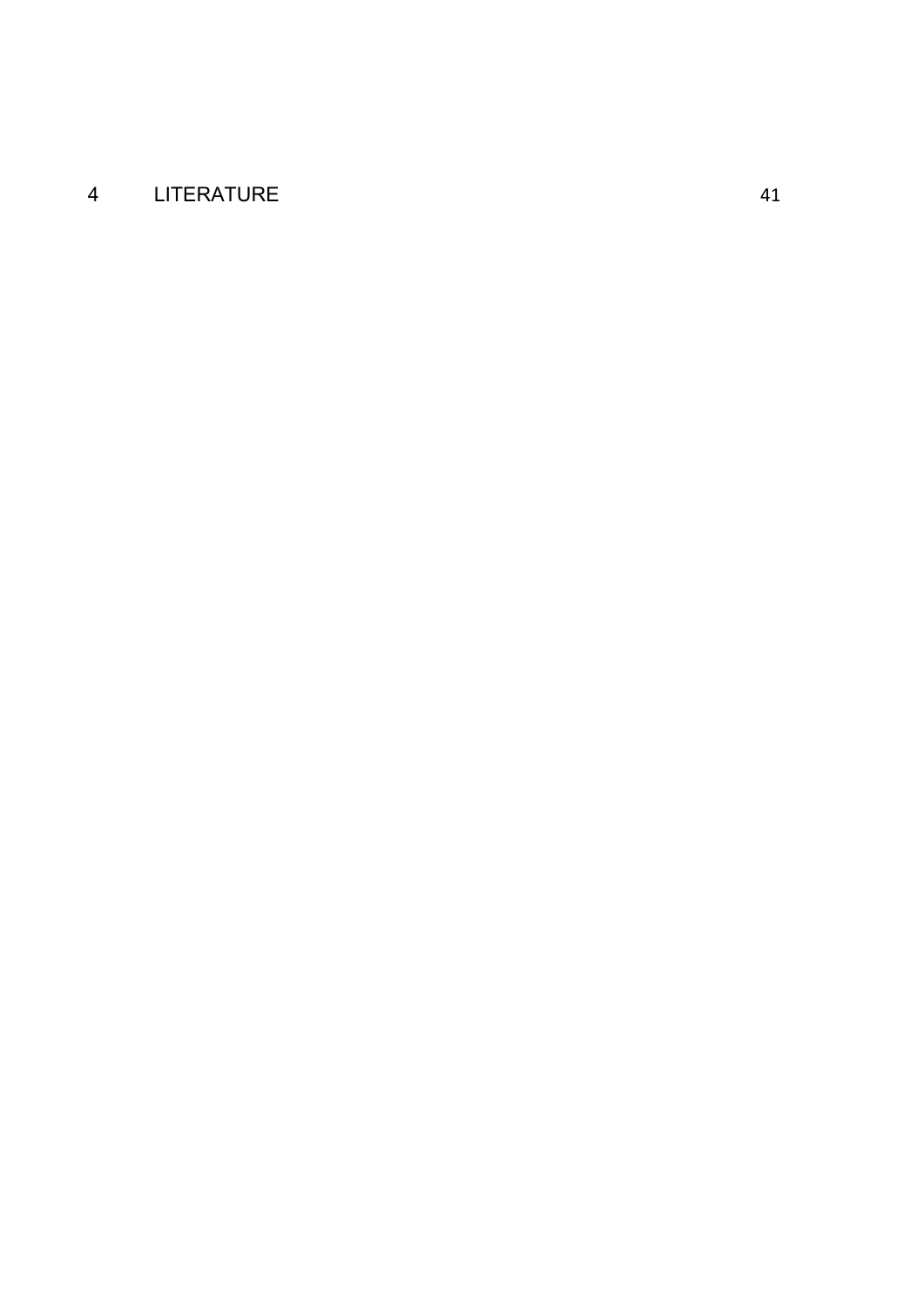# <span id="page-6-0"></span>1 Introduction

The construction and renovation of nearly zero-energy buildings (nZEB) demand a large contribution from the building sector and pose a significant challenge to the construction industry to use innovative design processes and technologies.

To accomplish a successful design, construction and use of energy-efficient buildings, integrated design processes as well as multi-disciplinary teams are required. Therefore, the effective implementation of cross-craft knowledge is essential.

Professionals need to gain a mutual (basic) understanding of each other's disciplines and skill sets, and have to be able to operate outside their own are of expertise in order to achieve optimal nZEB constructions and retrofittings. This applies to both energy efficiency and cost effectiveness.

The focus of the project NEWCOM is to set up large-scale qualification schemes in order to implement missing professional qualifications and certifications of blue collar workers and building inspectors with a special focus on the possibility of mutual recognition of these diplomas between the participating member states. These schemes will enable the building workforce to be qualified for the construction and renovation of nZEB buildings.

The first step towards this goal is to identify the barriers concerning the implementation of cross-craft knowledge and to develop appropriate strategies to overcome these obstacles.

The results of this report will be used in further project communication and dissemination activities. Based on these analyses, strategies for an improved and sustainable market uptake for cross-craft training schemes in the participating countries will be elaborated on national and EU level. Representatives in each of the project's member countries, which are Austria, Hungary, the Netherlands, and Slovakia, will develop their own national strategies.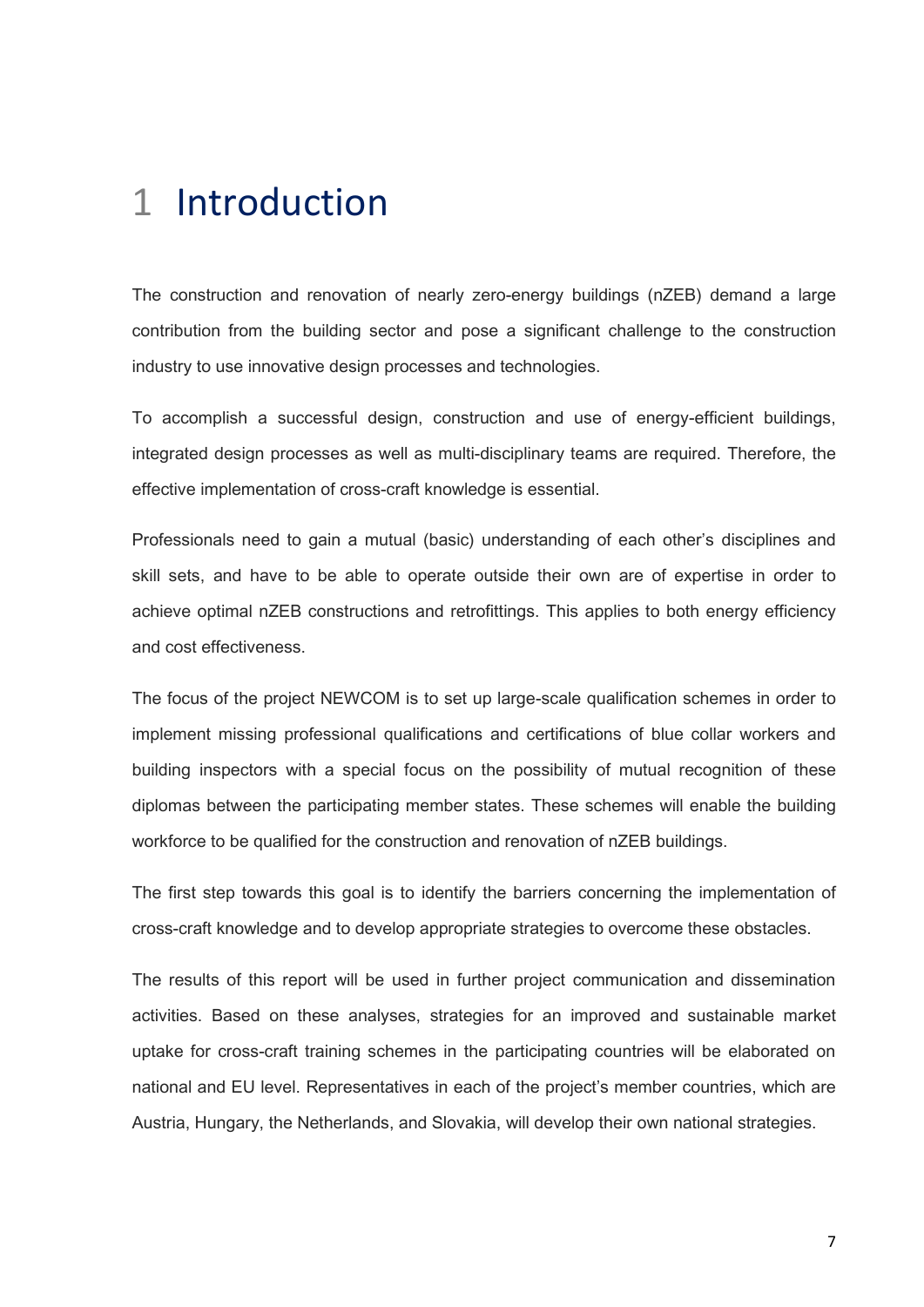The findings of this report are therefore the first step to enable the sustainable development and implementation of presently unavailable cross-craft training schemes for nZEB.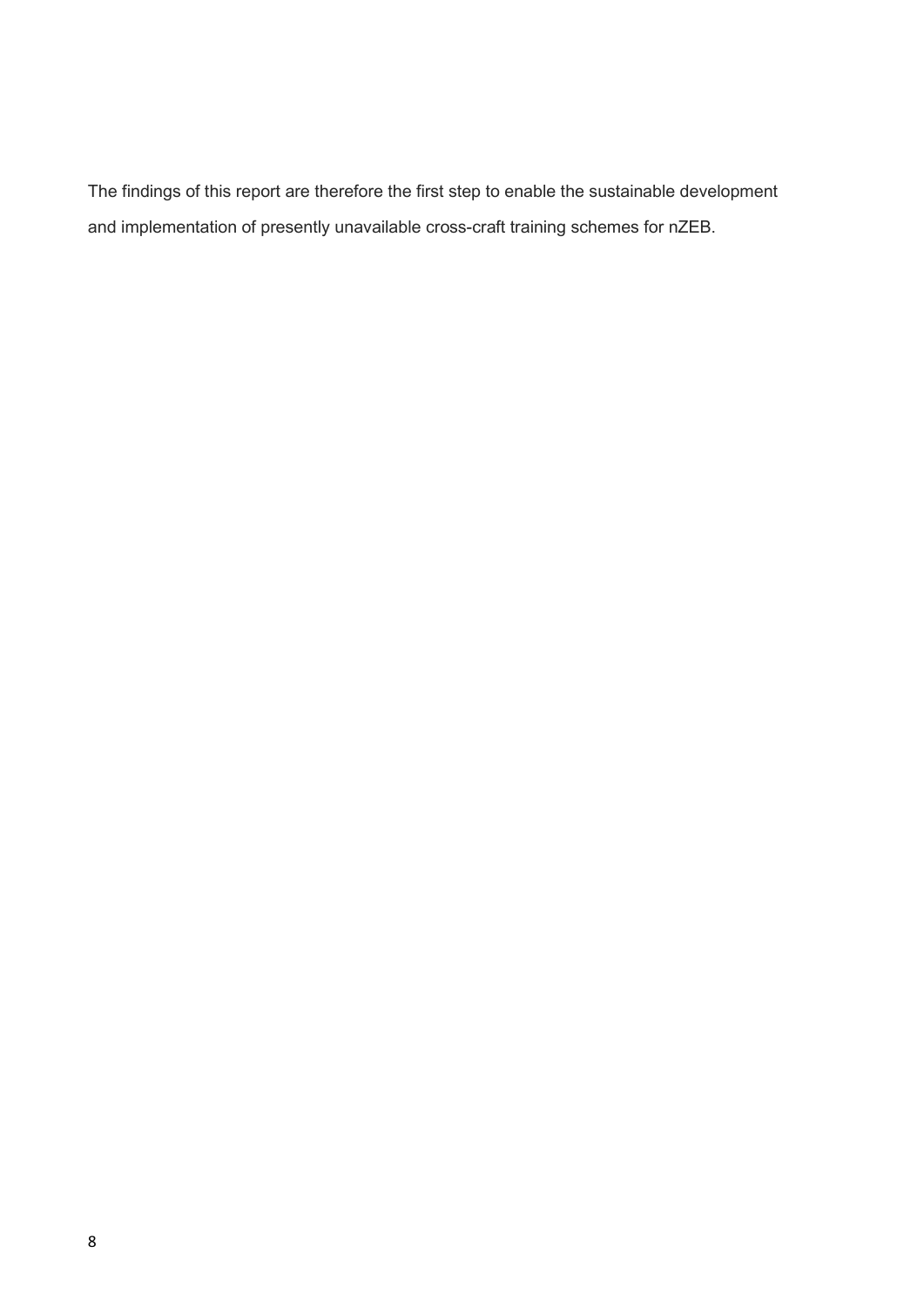# <span id="page-8-0"></span>2 Opportunities and barriers on a national level

This chapter will focus on identifying and analysing the opportunities and barriers which characterise the project NEWCOM in the four participating countries.

# <span id="page-8-1"></span>2.1 Opportunities and barriers in Austria

#### <span id="page-8-2"></span>2.1.1 Opportunities in the market

Due to the step-wise tightening of maximum space heating demand in the Austrian building codes and to the requirements of national subsidy schemes, greenhouse gas emissions have been consequently reduced in the Austrian building sector. But there are still knowledge gaps in the industry which need to be overcome to avoid frequently made mistakes. As a result, it is crucial that building professionals have a thorough knowledge of interactions and interdependencies of the components required in the construction of nearly zero-energy buildings.

The analysis of the preliminary project BUILD UP Skills Austria shows that highly complex construction tasks are being performed by semi-skilled workers. However successful they might be in the completion of their routine work (for example, screed work, EIFS, drywall), they lack the skills and knowledge when it comes to the requirements to achieve the nearly zero-energy buildings standard. To address this problem, the market demand for high-quality execution of more energy-efficient buildings has to be raised.

The analysis shows that the following opportunities are favourable to boost this market demand:

- Raising awareness for the connection between quality of execution, low operating costs, and increased living comfort
- Enhancing the quality requirements (focus energy efficiency) of end consumers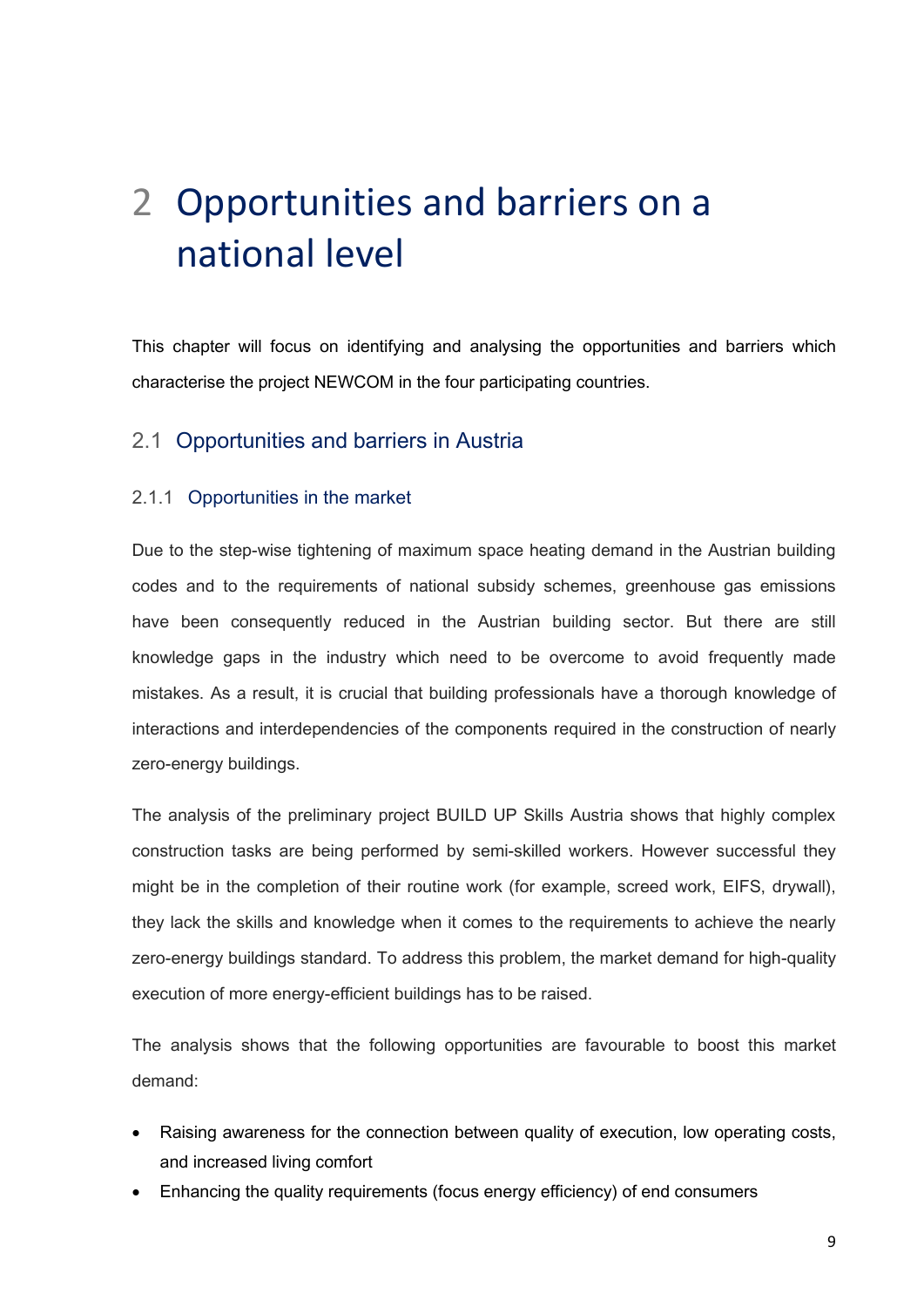- Increasing the control of executed construction work with focus on energy efficiency
- Promoting the importance of an heightened focus on energy efficiency in the building sector as a central point of a future-oriented, sustainable construction method
- Convincing construction companies of the benefits of well-skilled employees
- Promoting the benefits of collaboration between the crafts
- Further spreading of best practice projects
- Creating a better general view of relevant regulations and standards
- Adapting relevant subsidies
- Informing about the benefits of inspections and evaluations e.g. as a chance for improvements and innovation, market benefits, etc.
- Promoting or creating national platforms with detailed and actual funding information (e.g. Public Consulting KPC)

## <span id="page-9-0"></span>2.1.2 Opportunities in education

In Austria, a broad offer of further education in energy efficiency and renewable energy is available but for the target audience the specific benefits of the trainings are often not really clear. According to the national status quo analysis report (developed in the previous project BUILD Up Skills Austria), the general further education offered in the areas of energy consulting, energy efficiency, and renewable energies can be characterised as extensive. However, if the offer is considered from a more differentiated point of view and if only the target group of blue collar workers is taken into account, the number of specialised courses is revealed as rather limited.

The opportunities concerning the education of workers in the building industry are:

- Promoting the benefits of evaluating the courses in order to improve their impact and raise their topicality
- Developing persuasion strategies for craftsmen to participate in further education trainings
- Explaining the trainings in detail (content, acquired qualification, etc.) and, thereby, improving the reliability of the courses
- Implementing collaborations and cooperations between small training providers to enable standards for mutual recognition of certificates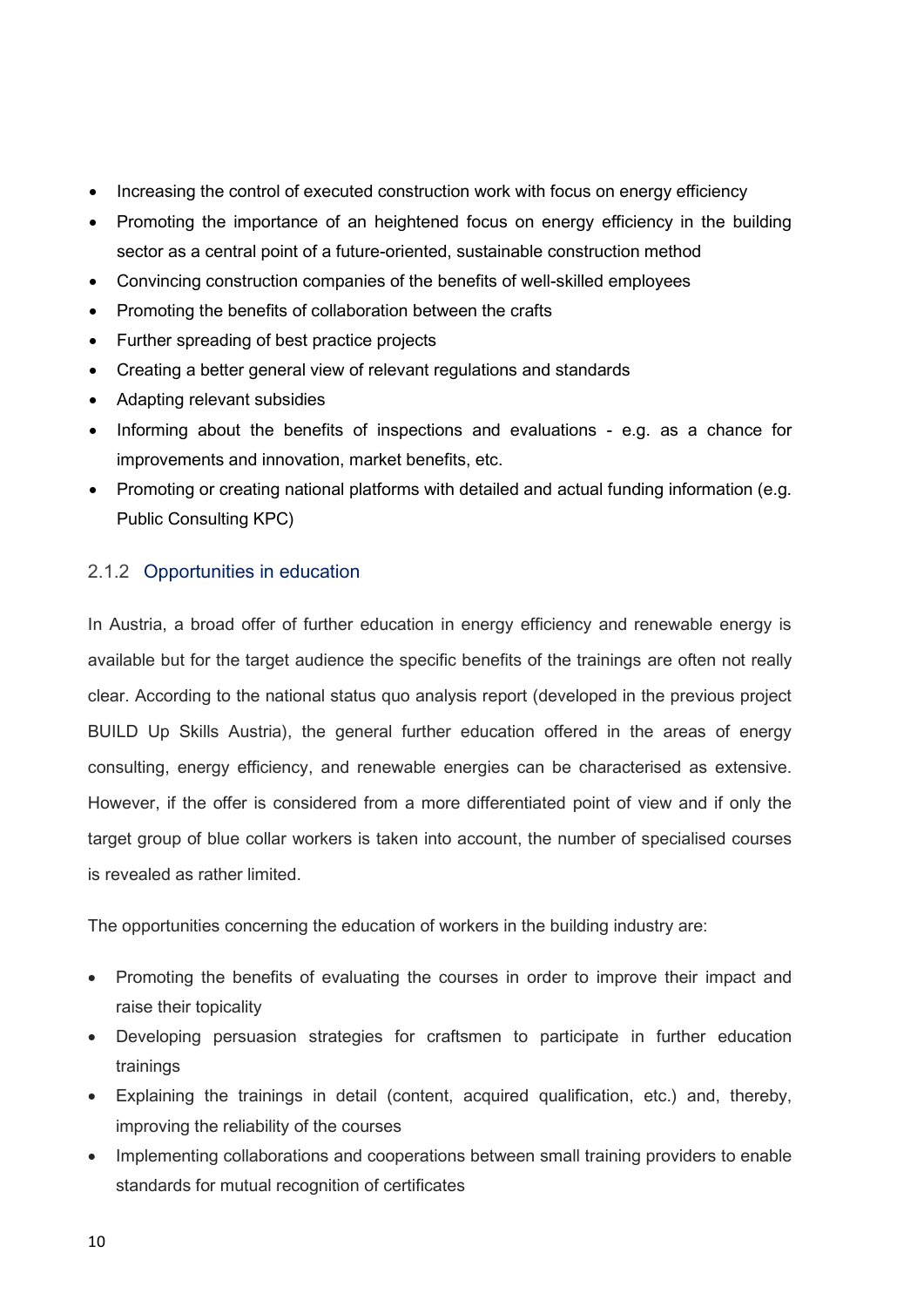- Promoting cross-craft trainings as an effective method for more cost efficiency and quality enhancement
- Advancing the strict use of the ISCED<sup>1</sup> system (International Standard Classification of Education)

# <span id="page-10-0"></span>2.1.3 Barriers in the market

According to the statistics of the Chamber of Commerce in Austria, the number of workers in the building industry decreased about 16% (in 2016) compared to the year 2010<sup>2</sup>. Around 38% of the companies in the building industry are small enterprises with one to nine employees.

One of the main reasons for the decrease of the number of workers is the economic crisis of 2008, from which the industry has not fully recovered yet even though construction work has increased. For example, the number of apartments built in 2015 has grown by 11% compared to 2011<sup>3</sup> . Therefore, competition among companies is high. Consequently, SMEs can barely afford to send their staff to trainings since they are needed directly at the construction site.

The following barriers for the market implementation of energy efficiency measures and building of nZEB buildings have been identified:

- The end consumer does not demand quality in terms of energy efficiency because they are not aware of the parameters, systems, and implementation on site.
- Independent instruments of control for the high energy efficiency quality required for the construction of nZEBs are insufficient and rarely applied.
- The construction companies have little willingness to provide their employees with further education by sending them to courses. Among the reasons, these factors have been named: the distance to the training location is too far; well qualified employees ask for higher salary; companies are getting smaller and employees are needed on site; the long

<sup>1</sup> International Standard Classification of Education (ISCED)

 $\frac{2 \text{ http://wko.at/statistik/BranchenFV/B} \cdot 209. \text{pdf}, 22.12.2017}{2 \text{ http://whou.txtictik at/hwoh}, 4 \text{of.} \text{frictition/mence/hon}, \text{http://wusu.txtictik at/hwoh}, 4 \text{of.} \text{frictition/mence/hon}, \text{http://wupue.txtictik, 1001/2017}.}$ 

https://www.statistik.at/web\_de/statistiken/menschen\_und\_gesellschaft/wohnen

wohnungs und gebaeudeerrichtung/fertigstellungen/index.html, 22.12.2017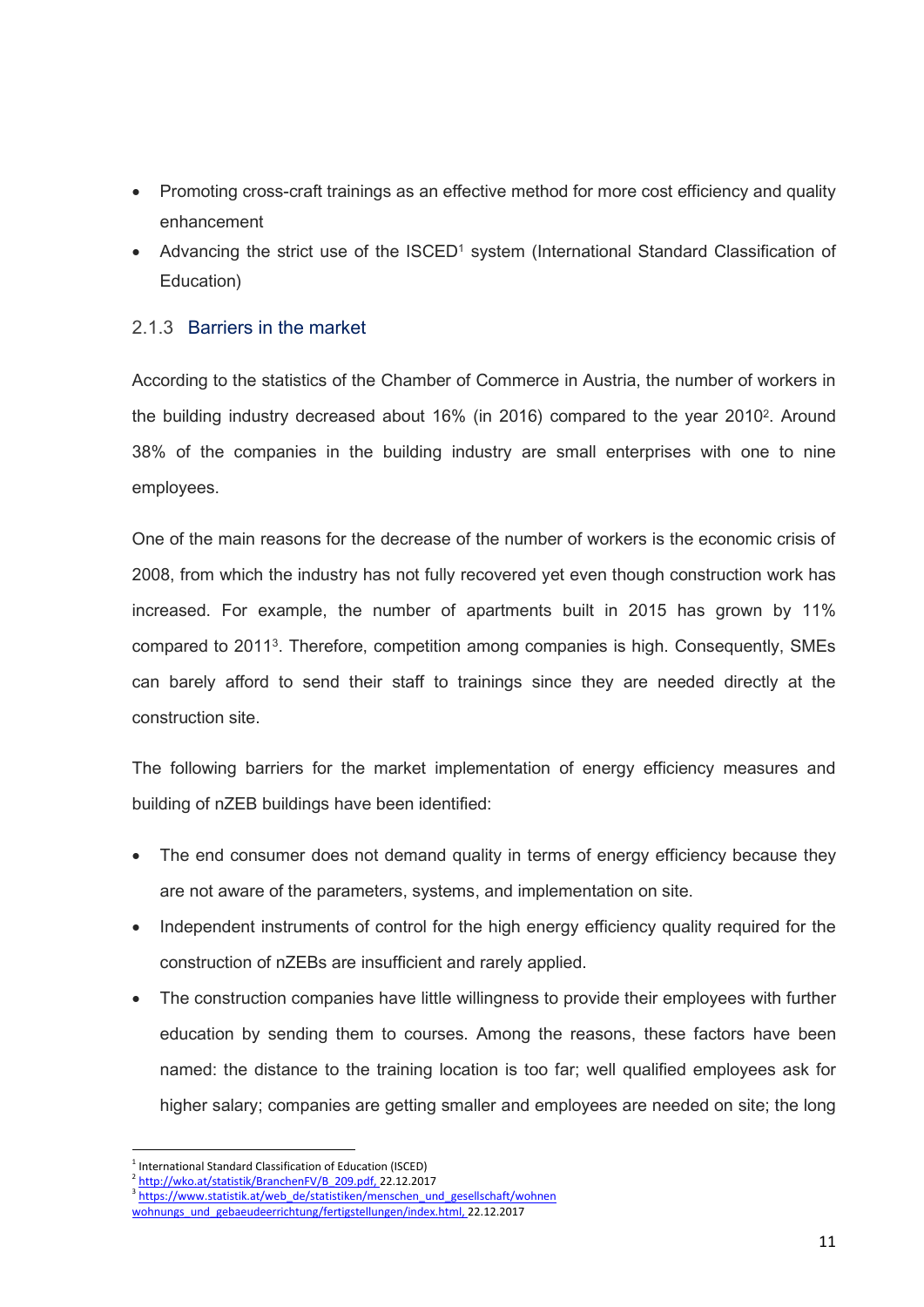and very cold winters, when working on site is impossible, are diminishing, resulting in continued work during the winter months.

- In the construction sector trainees are very difficult to motivate to participate in courses.
- Implementing the juridical requirements of new technologies is complicated in Austria (for example, nine different building regulations of nine independent provinces, around 8,000 different national building standards, etc.).
- Often the trades react slowly to new market requirements and only take action if specific procedures or system changes are prescribed.
- There are many different funding agencies, and a central application and information agency is missing. Therefore, the companies are not aware of the financial advantages they could receive.

#### <span id="page-11-0"></span>2.1.4 Barriers in education

Regarding the education and further training of blue collar workers in the building industry, many activities concerning energy efficiency of the buildings are being implemented in Austria. The existing strategic plans already provide opportunities for improving the education and training schemes but they are not sufficient.

In detail, the following barriers for the implementation of energy efficiency measures to build nZEBs have been identified:

- Energy efficiency is only of secondary importance in the apprenticeship training.
- The offered courses are insufficient in terms of course content and, therefore, the benefits for the trainees are not clear.
- Comprehensive quality management is necessary for the certification of training institutions (e.g. following ISO 90001). Unfortunately, this is very complex and costintensive especially for small training providers. However, it is often a precondition for the Public Employment Service funding.
- Training providers are partly not willing to increase transparency with regard to the contents of their courses due to fear of competition.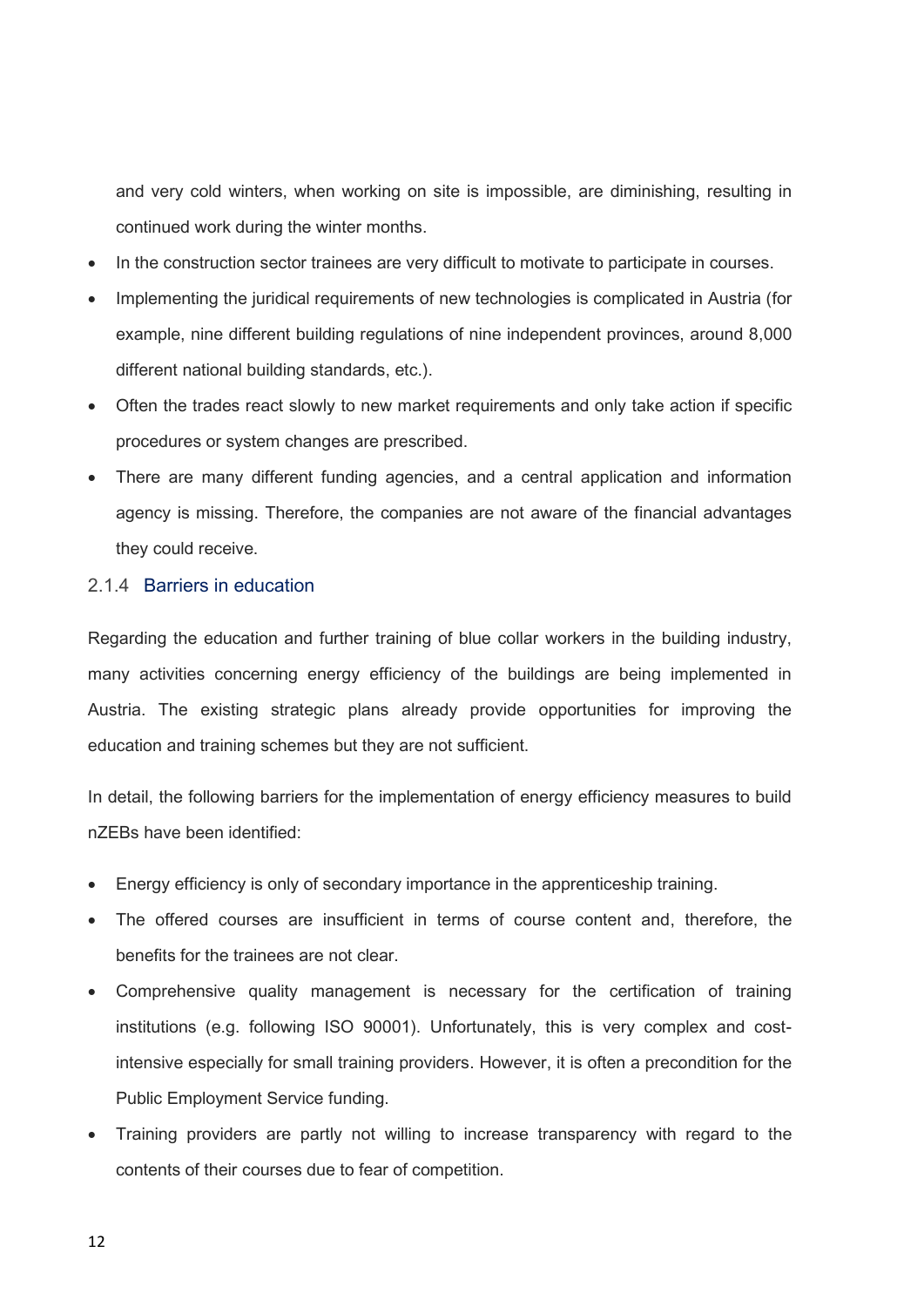- Only very limited financial support for further education is available in Austria.
- Cross-craft awareness is not part of the initial curricula. In the actual tendering process for the construction of buildings, each trade is considered individually and not in connection with other trades, which will affect or be affected by the trade in question.
- The gained competences of the employees trained in the courses cannot be demonstrated. That is the reason why companies and the market are less willing to pay for it.
- In Austria, a very broad offer of further education courses is available. Therefore, new courses are hard to establish in the market. One of the main competitors are the free trainings of the construction products' suppliers (although their trainings are in general more product-oriented).
- Divergent structure in apprenticeship and post-graduate schemes
- Lack of coordination with regard to the required education contents between Austrian provinces, training institutions of national organisations, guilds, and chambers
- The opportunity of course evaluations is partly rejected as providers are afraid to lose clients in case of poor results.
- Longer courses (more than one day) are not well accepted by the companies and workers.

# <span id="page-12-0"></span>2.2 Opportunities and barriers in Hungary

# <span id="page-12-1"></span>2.2.1 Opportunities in the market

In 2014, the Hungarian Ministry of Interior created a regulation related to building energetics (20/2014. (III. 7.) BM rendelet az épületek energetikai jellemzőinek meghatározásáról szóló 7/2006. (V. 24.) TNM rendelet módosításáról). The threshold limits became stricter than before, increasing the value of integrated planning and the role of costly expert skills, which aims at creating high performance buildings (environmentally and economically) by building on the harmonisation of different fields of expertise.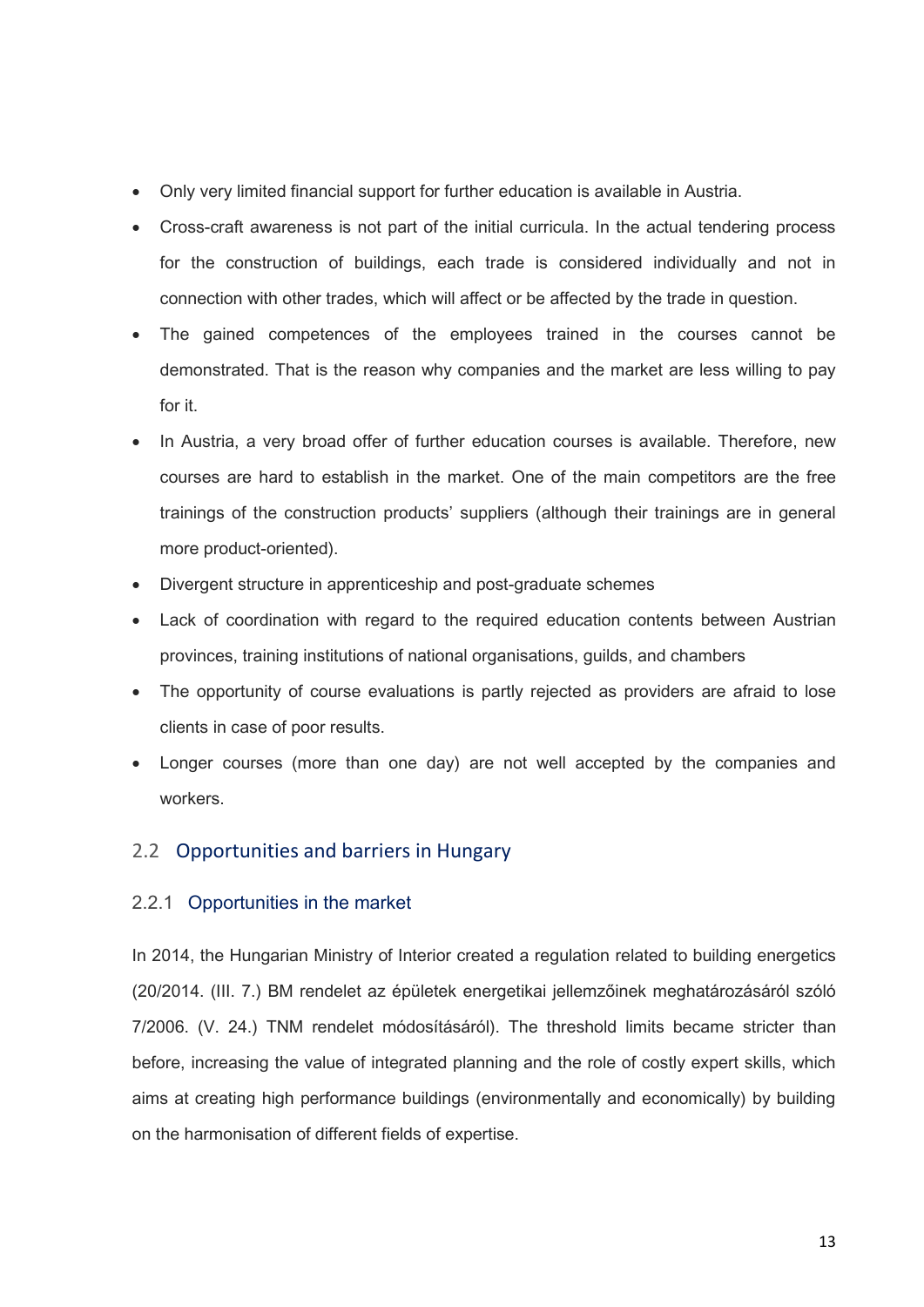The regulation (stating that energy efficiency of walls and windows must increase by 40%) applies to renovations implemented from public funds from 2015 and to the construction of every new building from 2018. According to examples in Western Europe, this can lead to an increase of the market value of the buildings of 10 to 20%.

Currently regulations are only mandatory for renovations of public buildings. For the enterprises, applying the most energy-efficient systems is not only compulsory by law but is also beneficial from the aspect of cost-effectiveness because wasting energy might result in disadvantages related to the competition in the market. The potential in improving the energy efficiency of enterprises represents one third of the whole energy-saving potential of Hungary.

There is a possibility to finance the renovation from the savings of lower energy bills. An ESCO<sup>4</sup> performs the energy audit of the partner, implements the investment, and maintains the system. At the end of the contract, all advantages of the cost savings will return to the owner of the building.

There are tenders, procurements, and calls (EU and national) which support the renovation and building of energy-efficient buildings, especially nZEBs:

- EU funding
- National funding: KEHOP-5.2.5.; pilot projects of creating nZEB buildings (construction of nZEB public buildings)

National funding supports the renovation and construction of nZEB buildings and, due to the fact that after 2018 every new building must be constructed according to the mandatory regulations, intensifies the demand for skilled white collar workers who are qualified in integral planning.

1

<sup>4</sup> Energy service company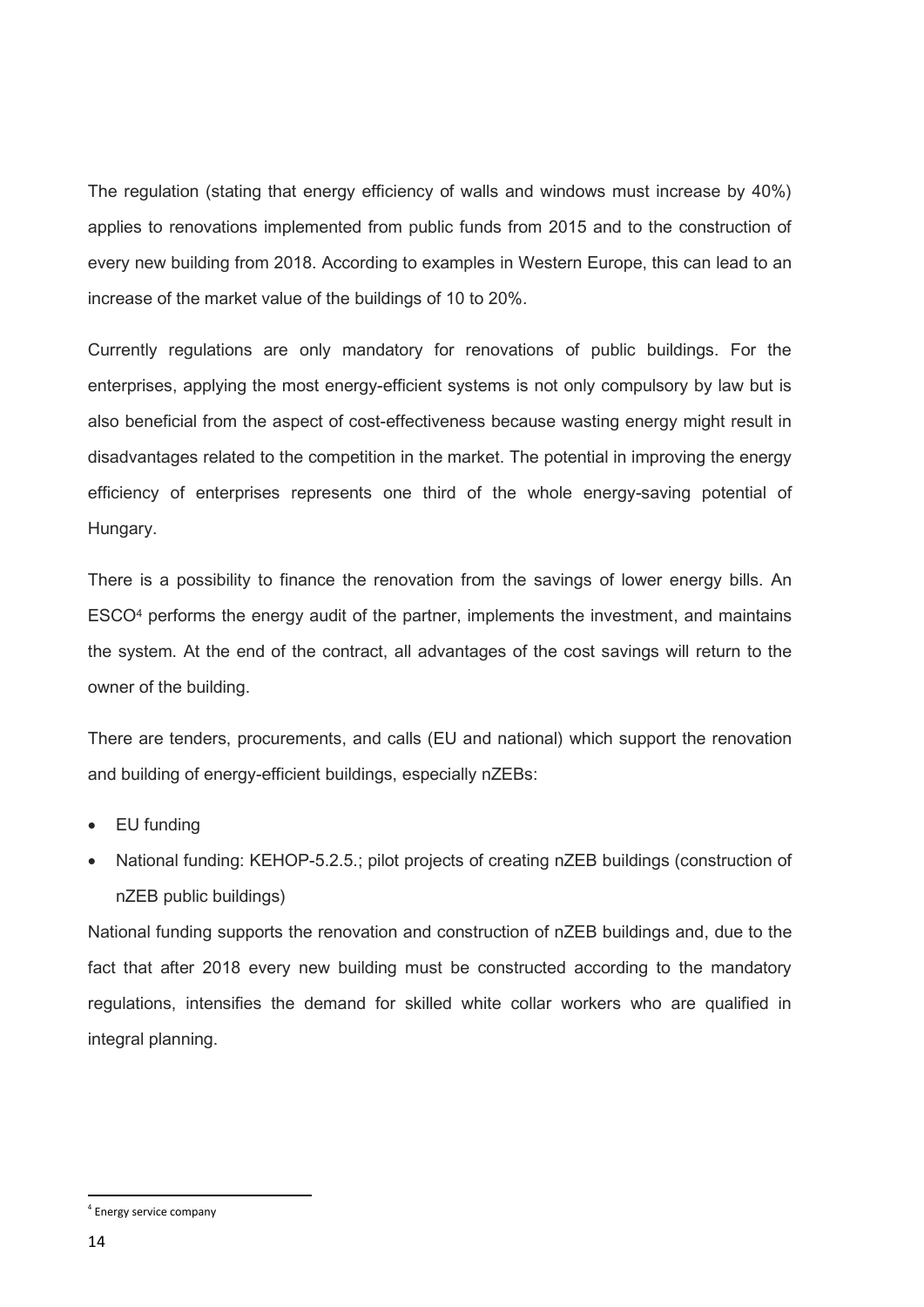#### <span id="page-14-0"></span>2.2.2 Opportunities in education

There are existing trainings pertaining to the technical challenges and implementation of nZEB buildings in Hungary, but these are voluntary, short trainings which aim to provide practical information related to planning. Compulsory or registered trainings do not exist currently. In higher education (for architects), the nZEB solutions are covered but not entirely, and, at present, there are no departments for specialisation.

#### Voluntary short trainings:

- The Chamber of Hungarian Architects organised 3-day long trainings for architects in order to provide information about the regulations, technical challenges, and possible solutions related to nZEB buildings.
- Passive house trainings are available, which also cover nZEB solutions but focus on passive houses which require a higher level of technical solutions.

The guidelines related to the planning of nZEB buildings are included in the national and EU regulations. There is a possibility in cooperating with professional associations who already organise voluntary trainings to also integrate cross-craft schemes.

## <span id="page-14-1"></span>2.2.3 Barriers in the market

In Hungary, as abovementioned, the nZEB regulations are only mandatory for the renovation of public buildings and the construction of new public buildings after 2018. After 2020, the regulations will be mandatory for every new building. Therefore, nZEB solutions are not that common currently. Also, applying these solutions results in the rising of renovation costs. In most cases, property owners are not familiar with these solutions and the payback time, therefore, they are less likely to use nZEB solutions for renovations.

## <span id="page-14-2"></span>2.2.4 Barriers in education

Although nZEB solutions are mentioned in higher education, they are not covered extensively and only short voluntary, informative trainings are available. On the one hand, white collar workers in Hungary are more likely to participate in voluntary trainings, but for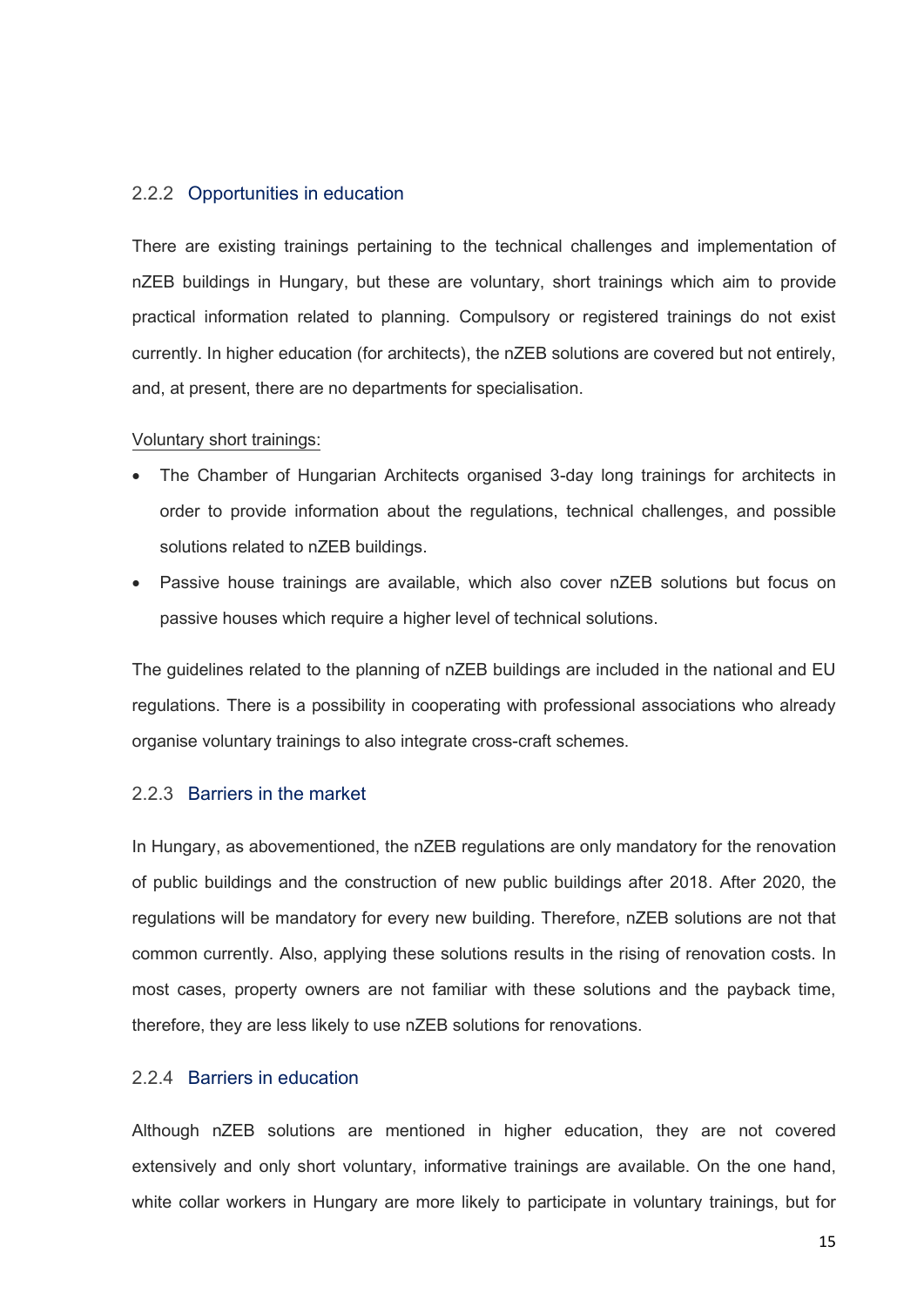blue collar and construction workers it is hard to find the time to undertake training. On the other hand, many construction workers are not registered by their employers and work without a proper qualification, thus, they usually lack the motivation to participate in any training.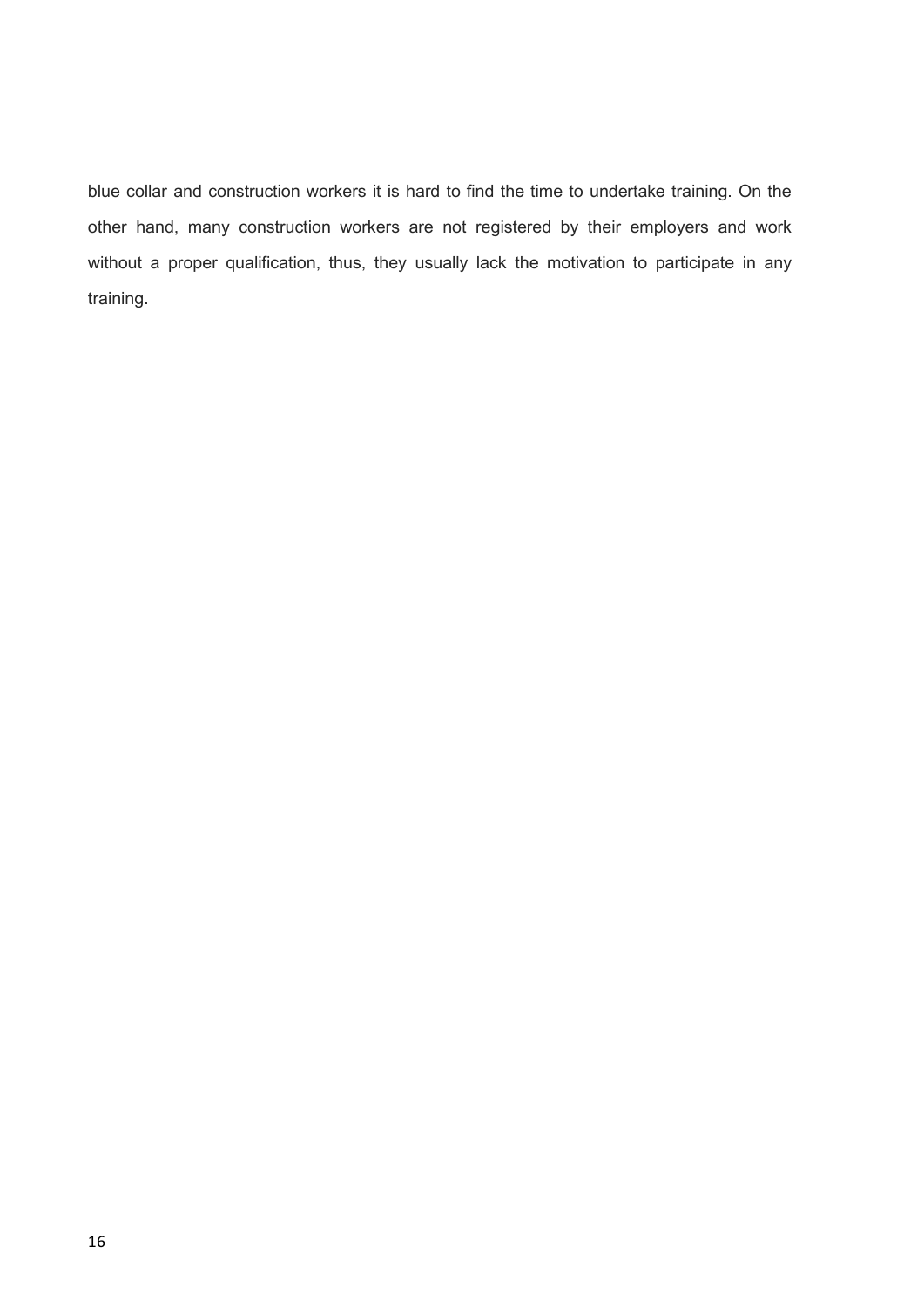# <span id="page-16-0"></span>2.3 Opportunities and barriers in Slovakia

#### <span id="page-16-1"></span>2.3.1 Opportunities in the market

Member State commitments to the implementation of the EPBD<sup>5</sup> targets are becoming the main driver for nZEB level energy renovations in Slovakia. The construction of new nZEB is not strong and it is expected to develop as additional driver after 2020, while nZEB level energy renovation will remain the key driver for at least the next 12 years.

The most immediate market opportunity will be the energy renovation of public buildings to nZEB standard as the relevant provisions of EPBD are to apply from 2018, together with the minimum annual renovation rate.

In Slovakia, the state and municipalities own over 15,000 public buildings. Almost half of them were built in the beginning of the 1950s and only a small percentage is built earlier than 25 years ago. The largest group of the public buildings are schools (45%, while one third are elementary schools), followed by administrative buildings (16.6%). The public buildings in Slovakia need to be renovated not only for energy performance reasons but also for reasons pertaining to the technical state and low quality of the internal environment.

Most of the public buildings have undergone only minor modifications in the past and have not been adequately maintained. At present, these buildings exhibit deficiencies and constructional faults in the building's envelope, which, in addition to normal wear and tear, are not providing sufficient thermal protection of the envelope and roof cladding. Waterproofing of roofing is also insufficient and the buildings openings (windows, doors) are not well protected against leaking. These buildings have also problems with heating, electricity, gas, water and sewerage systems.

The average energy consumption for heating all of non-residential buildings owned by the state and municipalities for the years 1994 to 2003 is 190.08 kWh/m<sup>2</sup>a. The results of the energy audits of approximately 250 public buildings, executed in 2015 by the Slovak

1

<sup>&</sup>lt;sup>5</sup> Energy Performance of the Building Directive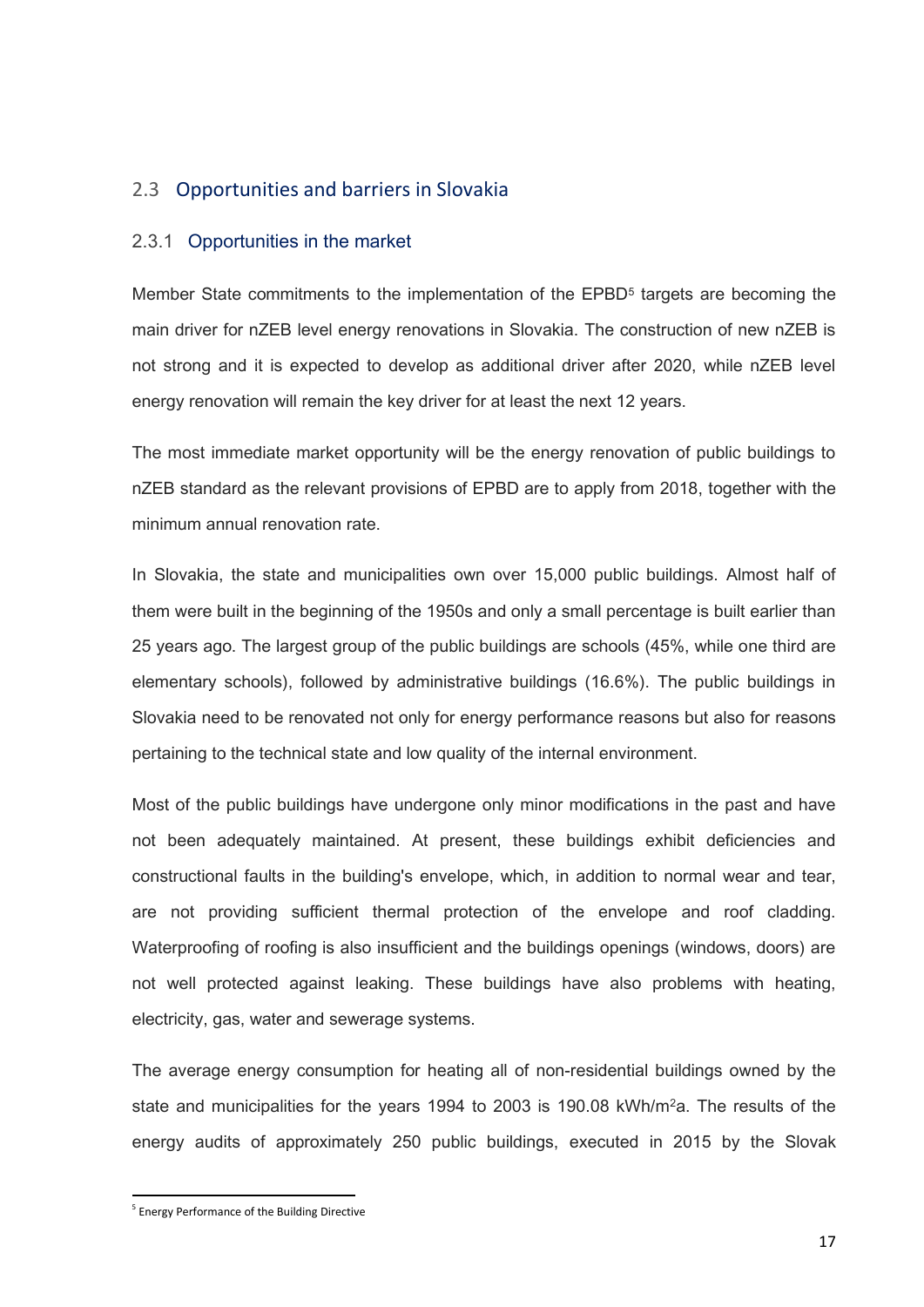Innovation and Energy Agency, illustrate the possibilities for both energy and financial savings. The identified measures would, on average, lead to a reduction in energy consumption from almost 139 to less than 56 kWh/m<sup>2</sup>a, i.e. 60% for administrative buildings, and less than 160 to 55.5 kWh/m<sup>2</sup>a, i.e. 65% for nursery schools. This represents an average reduction of annual energy costs of more than €15,000 (more than 50% reduction compared to pre-renovation) in administrative buildings and nearly €7,900 (over 60% reduction) for nursery schools.

To achieve these results, it is essential to deliver on the quality of energy performance measures in the energy renovation that is directly dependent on the level of skills and knowledge of the craftsmen, workers on the construction sites, middle and senior level construction professionals in energy efficiency and use of renewable energy sources in buildings.

#### <span id="page-17-0"></span>2.3.2 Opportunities in education

The above outlined market opportunity creates a labour market opportunity, as well as labour market pressure, on education and training of all relevant professionals. The market opportunities are:

- In short term in developing and deploying the further education and training programme to upskill the qualified workforce and provide the basic abilites and knowledge to untrained and inexperienced on-site workers (despite all measures in the vocational education and training and requirements of the guilds and professional associations, almost 50% of the on-site workers are unskilled);
- In medium term in embedding the energy efficiency and use of renewables in buildings in the current curricula at secondary and tertiary levels of education, and in developing vocational training at secondary and tertiary level to equip newcomers to the labour market with the adequate skills set;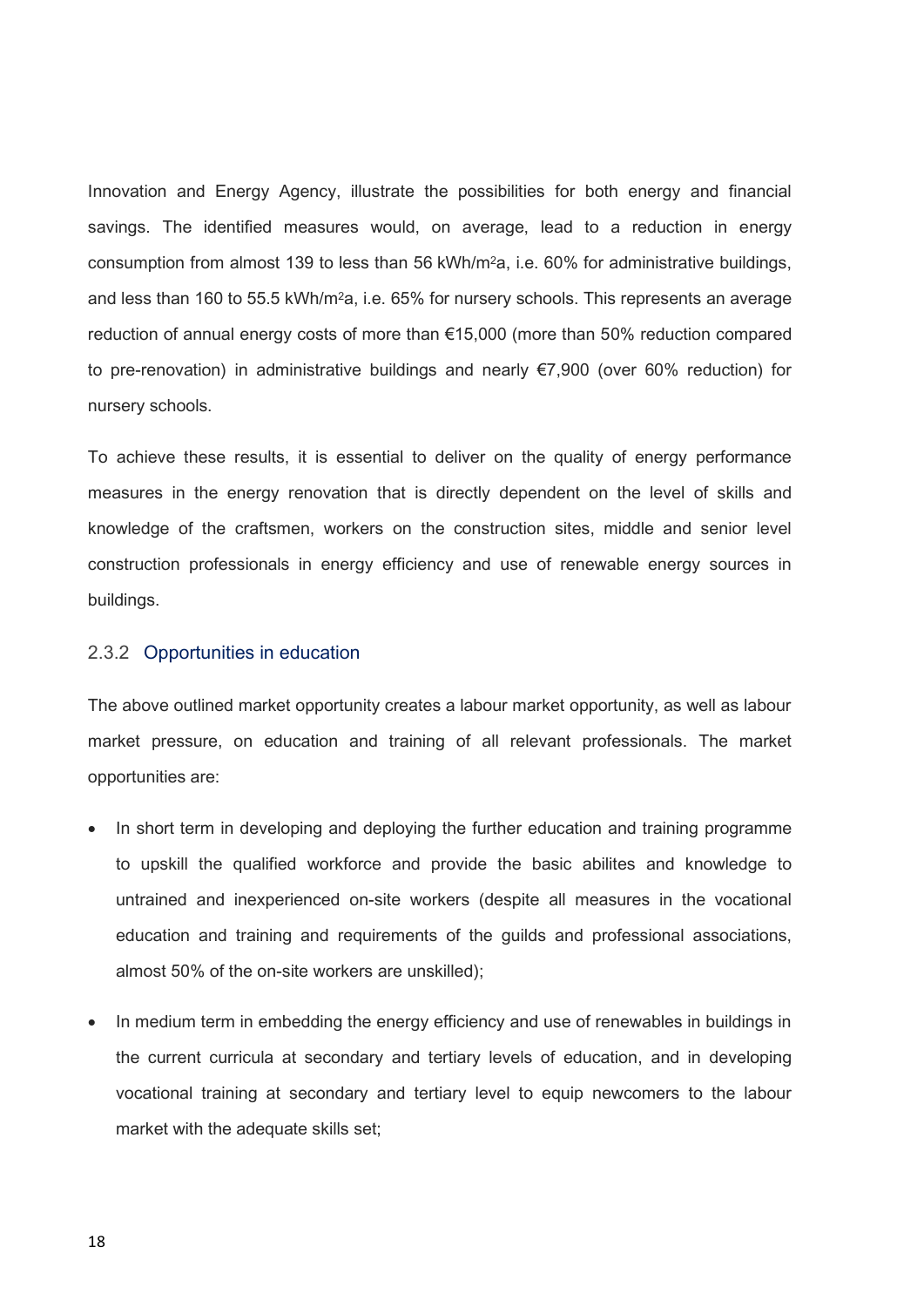• In long term in developing new curricula for the secondary and tertiary level of education to include the changes in the sector of buildings that are brought about by the  $4<sup>th</sup>$ industrial revolution, including robotics, artificial intelligence, big data analysis, nanomaterials, and biotechnologies that already demonstrate their capacity in the construction sector and will change how buildings are built, used, and recycled.

Before the BUILD UP Skills Slovakia initiative, there was no national qualification and further training scheme for craftsmen and on-site workers in the sector of buildings in Slovakia. The only available courses were those provided by suppliers of certain construction products and technologies. These courses have been very brief and limited to presenting their product or service.

The BUILD UP Skills StavEdu project succeeded in setting up a national qualification and further training scheme for 31 craftsmen and on-site workers on energy efficiency and use of renewable energy sources in buildings. This scheme is focused on upskilling existing qualified workforce (skilled craftsmen and on-site workers in the sector of buildings) in the defined area of energy performance of buildings. This scheme is operated by ZSPS, the Association of Construction Entrepreneurs of Slovakia with the help of UVS, the Institute for Education and Services in Bratislava, and 22 organisation, institutions, and companies that signed up to create a network underpinning the StavEdu scheme.

Besides the StavEdu scheme, the training and licensing was developed in the follow-up of the BUILD UP Skills Pillar I project for ETICS and installers of windows.

The Horizon 2020 project ingREeS succeeded in setting up national qualification and further training scheme for middle and senior level professionals on energy efficiency and use of renewable energy sources in buildings. This scheme is operated by SKSI, the Slovak Chamber of Civil Engineers, and currently includes 16 modules for training:

- Architects/Planners;
- Site Managers;
- Sustainability/Energy Advisors;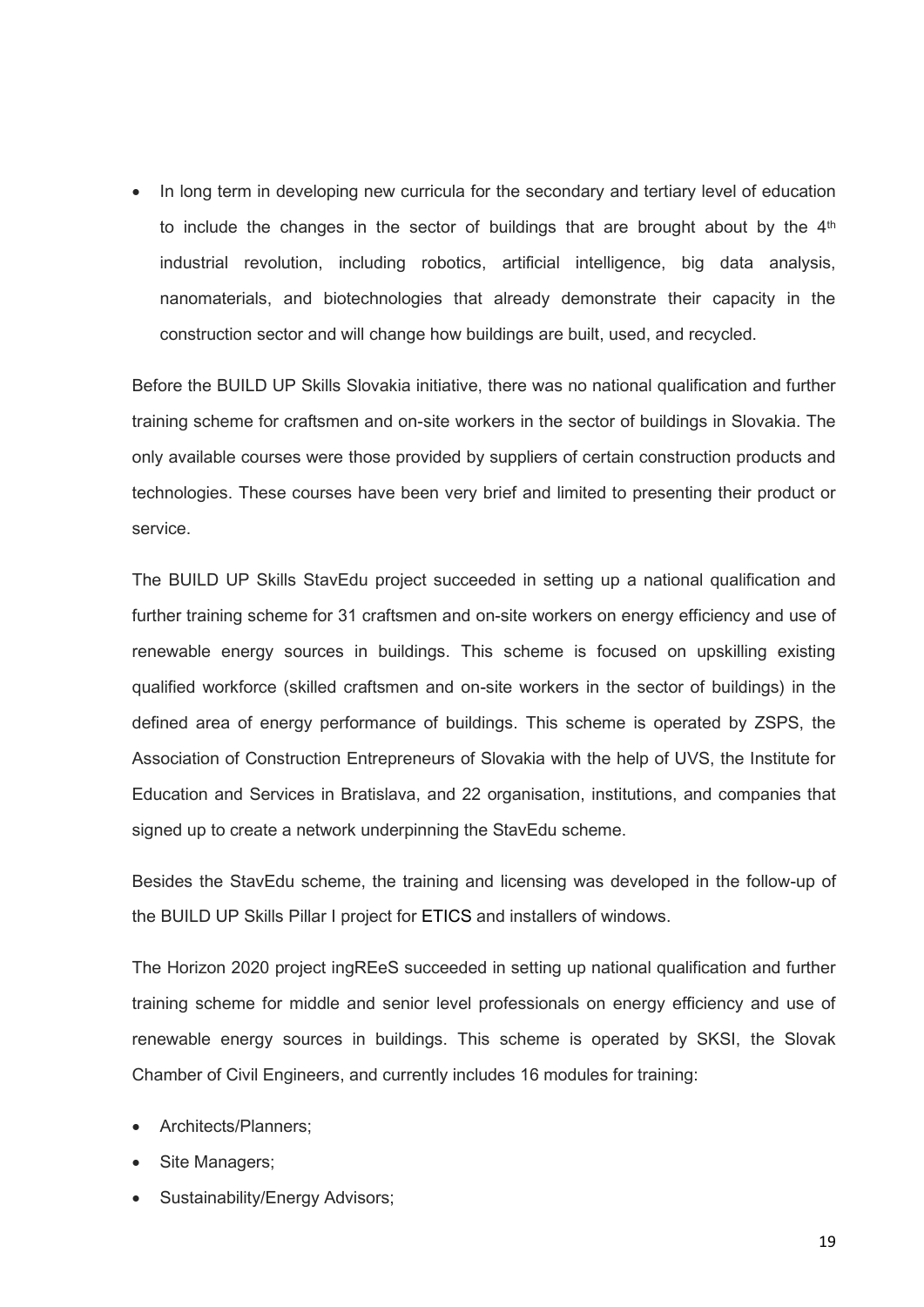- Site Supervisor;
- Assessor of the Achieved EE/Energy Specialists.

The ingREeS Scheme is built as an open modular system, new modules can be added and new training programmes can be built on the bases of existing and new modules for additional middle and senior level construction professionals.

The current efforts are focused on assuring financial support from ESF (Slovak Operational Programme "Human Resources") for mass roll-out of the training for craftsmen and on-site workers (including unskilled workers with a more intensive and longer training built based on StavEdu modules). BUILD UP Skills SQA assessed that 13,000 craftsmen and on-site workers are needed in the StavEdu training. The number of unskilled workers to be covered in future training will depend on feasibility and availability of the financial support from the government as the priority remains the upskilling of craftsmen and skilled on-site workers.

Under Horizon 2020, the efforts are focused on increasing value of the training through mutual recognition of qualifications – the present H2020 NEWCOM Project – and on building up a qualification system for Building Information Modelling (BIM) focused on increasing the energy performance of buildings through use of BIM.

At present, the only drivers for developing skills in der construction sector on energy efficiency and use of renewable energy sources in buildings are: the BUILD UP Skills initiative, a Horizon 2020 construction skills programme, and the private initiative of ZSPS, the Association of Construction Entrepreneurs of Slovakia, and SKSI, the Slovak Chamber of Civil Engineers, as well as of other partners in the relevant consortia (UVS, ViaEuropa Competence Centre, Faculty of Civil Engineering of the Slovak University of Technology, Slovak Innovation and Energy Agency, and the National Institute for Lifelong Learning). This is because governmental support is currently very low and is declining in recent months as Slovakia can use the "escape roads" built in EPBD (Slovakia has almost 100% energy from non-carbon based sources).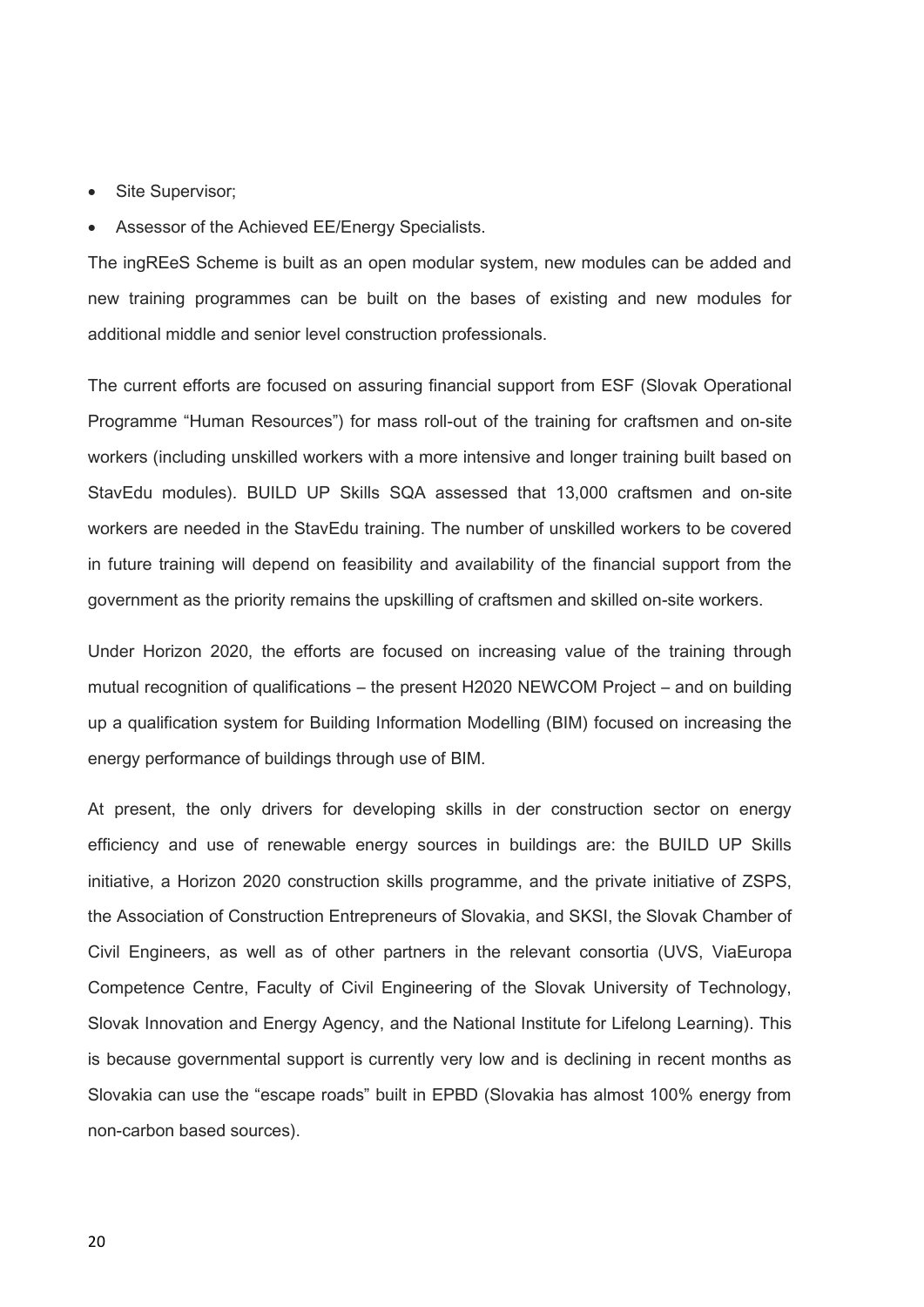#### <span id="page-20-0"></span>2.3.3 Barriers in the market

The BUILD UP Skills Roadmap and the Pillar II projects provided the possibility of empirical research of the barriers in the market for the implementation of cross-craft schemes in nZEB. It should be noted that energy renovations of existing buildings did not trigger a growth in the construction sector in Slovakia to mitigate the effects of the financial crisis in 2009 and the follow-up economic crisis that led to collapse of the construction sector in Slovakia. The reason for this is the fact that the energy renovation market has not yet developped in Slovakia, which is the first general barrier to the adequate demand response for education and training in the construction sector. This provides a link to other barriers and factors that relate to the underdeveloped energy renovation market:

- Lack of quality demand from the side of owners, including private owners of residential units, the government and municipalities. Although the thermal insulation of multi-family apartment buildings (97% owned by residents) was in principle successful, the prime motivation of the residents has been the renovation of facades and removal of system faults of panelled buildings. The price of the insulation, not the quality, was the decisive decision making factor. The main drawbacks of the trend in thermal insulation has been the fact that the internal infrastructure of the buildings remained mainly untouched by these renovations and that insulation projects were focused mainly on the buildings built after 1970 where the energy savings are not that significant as these buildings already satisfied stricter energy standards. The stock of older buildings changed only marginally and the materialised renovations were not focused on energy efficiency and use of renewable energy sources but on making the old buildings functional and appealing for sale or rent. Lack of quality demand and control from the government and municipalities relevant to the energy renovations of public buildings crippled the development of the public buildings energy renovation market.
- The way companies hire and/or sub-contract craftsmen and on-site workers: In Slovakia, the construction companies hire most of their on-site workers locally (short-term employment and/or agency employment), and over 50% of craftsmen and on-site workers are sub-contracted self-employed persons and/or micro or small companies. This means that their possible investment into training has no direct return or any other benefit for the company. Consequently, construction companies are not the potential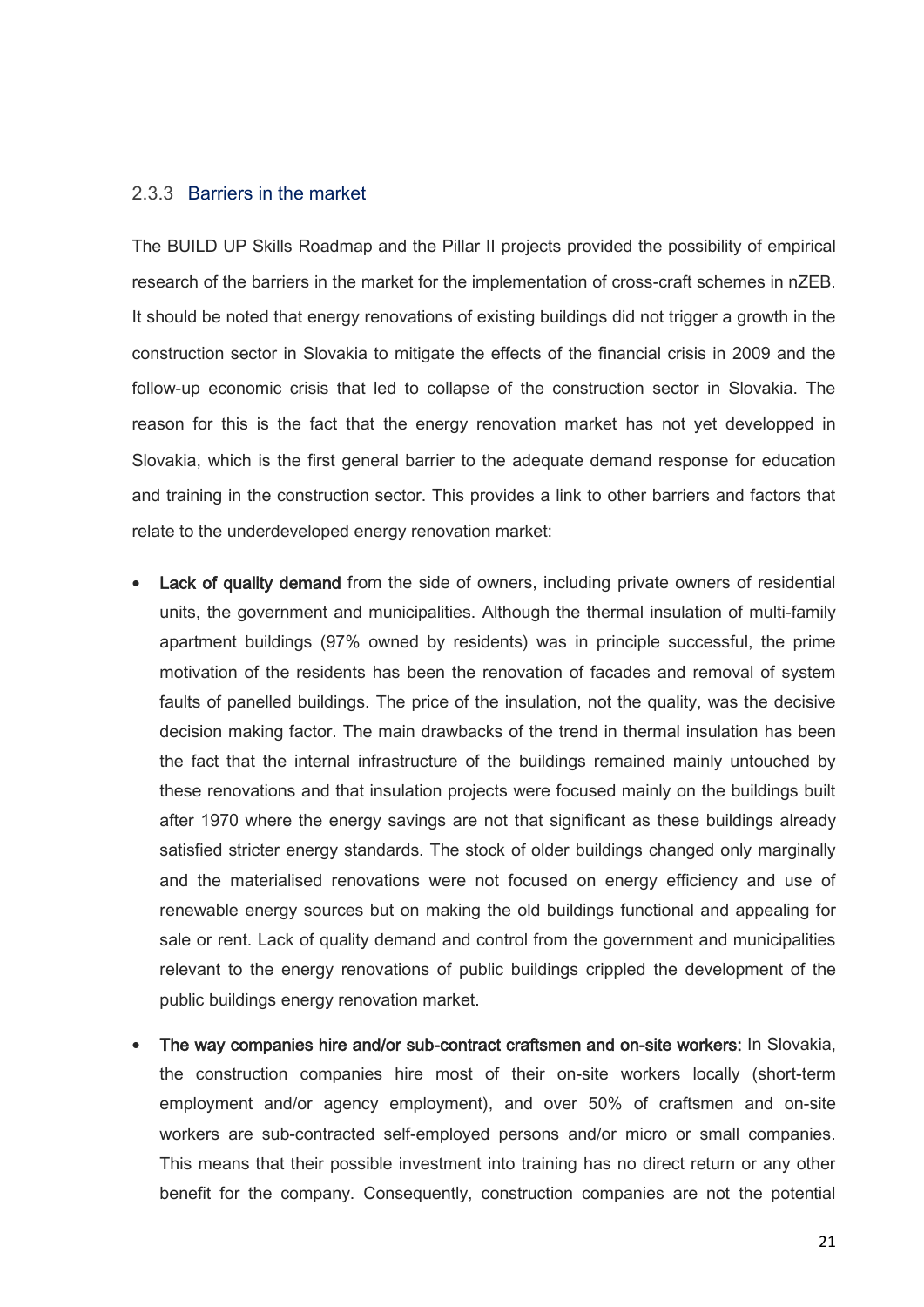"investors" in training. The "investment" needs to be done by professional guilds and associations, employers' associations, and training providers that do not have the necessary financial resources to develop nation-wide schemes that would bring substantial change to the market.

- The situation described above is amplified by a lack of financial support to trainings and efforts to impose on the construction sector industry models for vocational and further training, for example, from the car industry. The project recently implemented in Slovakia did not deliver its objectives in the construction sector due to disrespect to the specific situation in this sector.
- Limited interest of construction workers and professionals to learn and undergo testing: The construction sector in Slovakia is plagued by an aversion of the construction professionals at all levels to learn new information and acquire new skills. The choice of working in the construction sector is often motivated by the fact that one is not required to be "in a classroom" and learn. Moreover, the aversion includes taking written and/or oral examinations and tests.
- The construction sector is inward-looking: The construction sector in Slovakia is inwardlooking and cooperations with other sectors and other professionals are limited. This stifles progress in the sector as innovations frequently happen at the cross sections of different sectors. This is amplified by the lack of interest to acquire new knowledge and skills.
- Lack of market uptake of financial innovations: Financial innovations, including energy performance contracting, are failing on the market in Slovakia. This impedes the private and institutional investments in energy renovations of existing buildings. Governmental support of financial innovations does not exist and there are unfounded concerns about their legality and integrity.
- The complexity of regulation in the sector will remain an important barrier intensified by a lack of interest to learn and a lack of political interest to pursue new regulatory instruments (Slovakia's Building Code is over 50 years old and all efforts to modernise it have failed so far).
- Public procurement is still based on the lowest available price: Despite all efforts towards green public procurement and multi-criteria public procurement, the Slovak public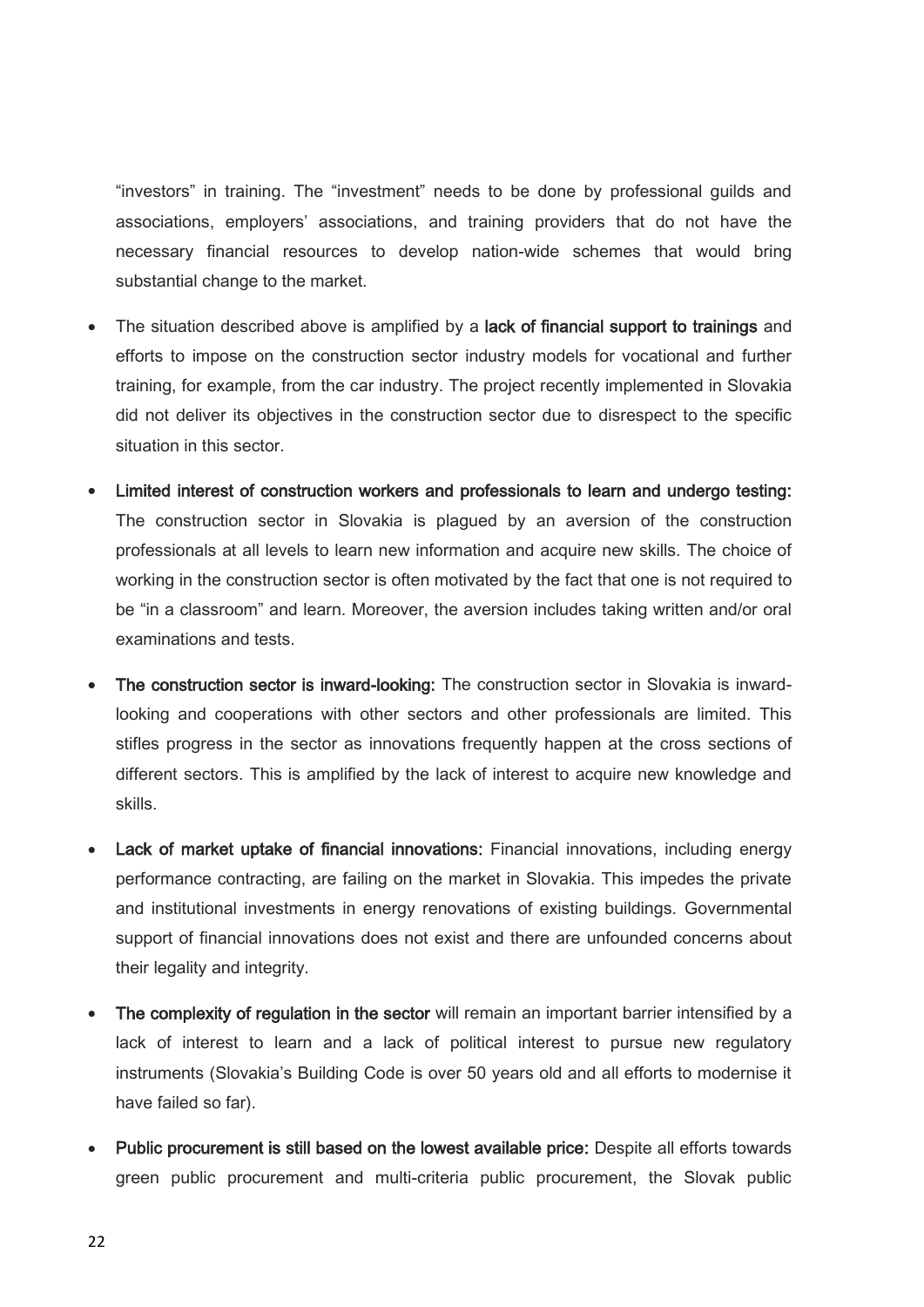procurement law provides legal certainty only to criteria of lowest price. The principles of "value for money", green public procurement, and multi-criteria public procurement are allowed but are only at the level of isolated experiments (recently also pursued by ZSPS, the Association of Construction Entrepreneurs of Slovakia). Consequently, the officials responsible for public procurement, including staff of municipal offices, choose the lowest-price principle that provides them legal certainty and prevent any legal, career, or financial consequences for them.

## <span id="page-22-0"></span>2.3.4 Barriers in education

The BUILD UP Skills StavEdu project succeeded in removing the barriers from the point of view of educational policies, recognition of the qualifications, and feasibility.

Nevertheless, some barriers remain:

- Cross-craft qualification, a "nano-degree" or "partial qualification", is very new for Slovakia, and the StavEdu and ingREeS training programmes will undergo accreditation as cross-craft training programmes, leading to a cross-craft qualification for the first time in Slovakia. The use of the cross-craft approach in vocational education and training will develop as more comparable training programmes are introduced.
- Promoting cross-craft understanding from the point of view of learning what other crafts are doing on the construction site to ensure their concertation is developing very slowly in Slovakia and training schemes such as StavEdu will help to gradually overcome this barrier.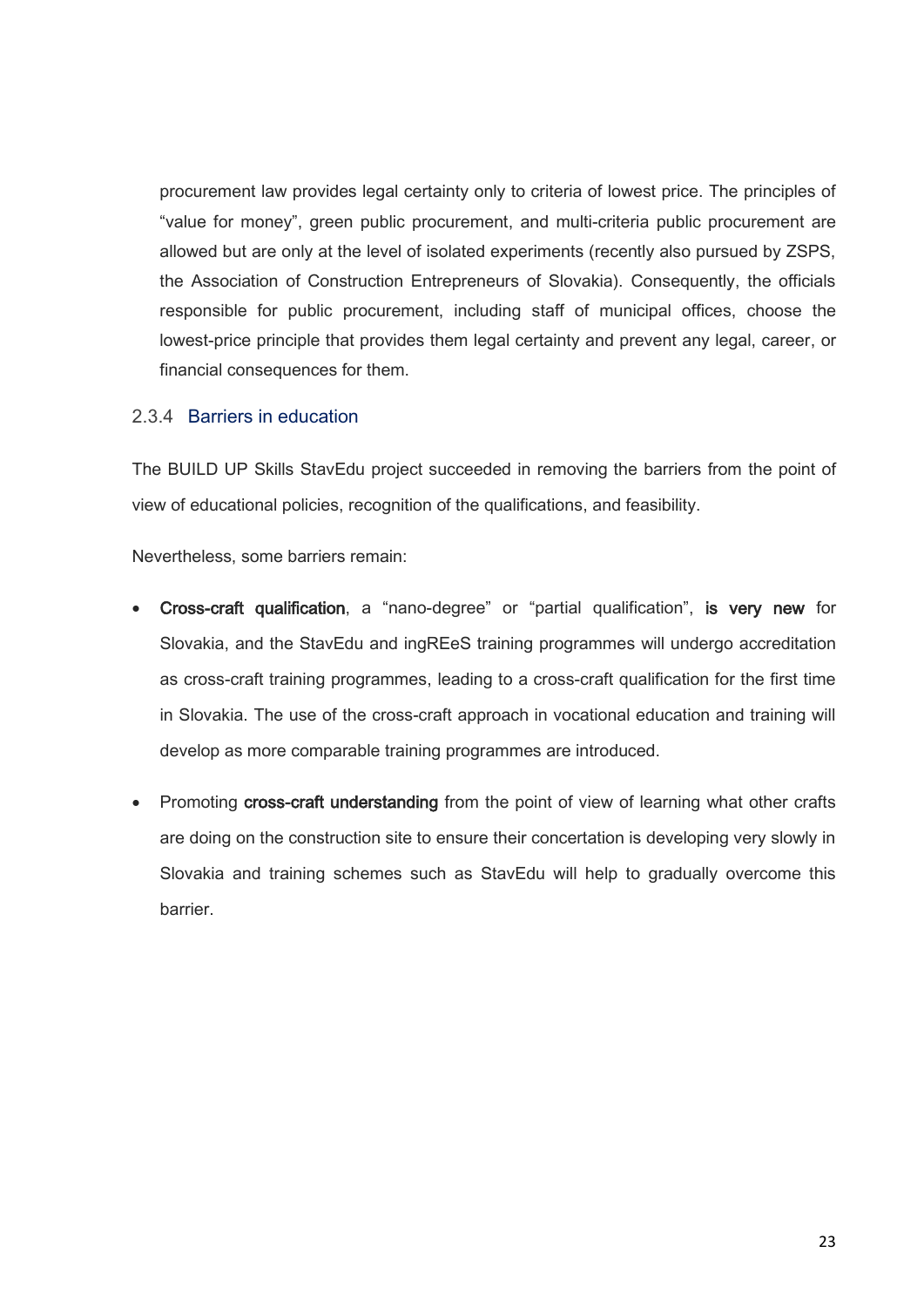# <span id="page-23-0"></span>2.4 Opportunities and barriers in the Netherlands

# <span id="page-23-1"></span>2.4.1 Opportunities in the market

The demand for energy saving and renewable energy is on the rise. More and more building owners invest in sustainable measures. This transition is supported by new legislation and national initiatives.

The government is setting more ambitious goals. Even though these goals are not yet ambitious enough, unambiguous legislation and subsidies are helping to drive the transition. The impact of these goals is translated into an expected growth curve. Based on this curve, it is safe to state that the years of rapid acceleration are approaching with an expected peak around 2031.



One of the current subsidies is the ISDE<sup>6</sup> subsidy scheme for households, which stimulates domestic solar boilers, biomass stoves, and heat pumps. Another more holistic one is the EPV (Energie Prestatie Vergoeding) which enables social housing corporations to invest in

1

<sup>6</sup> Sustainable energy investment subsidy scheme (ISDE)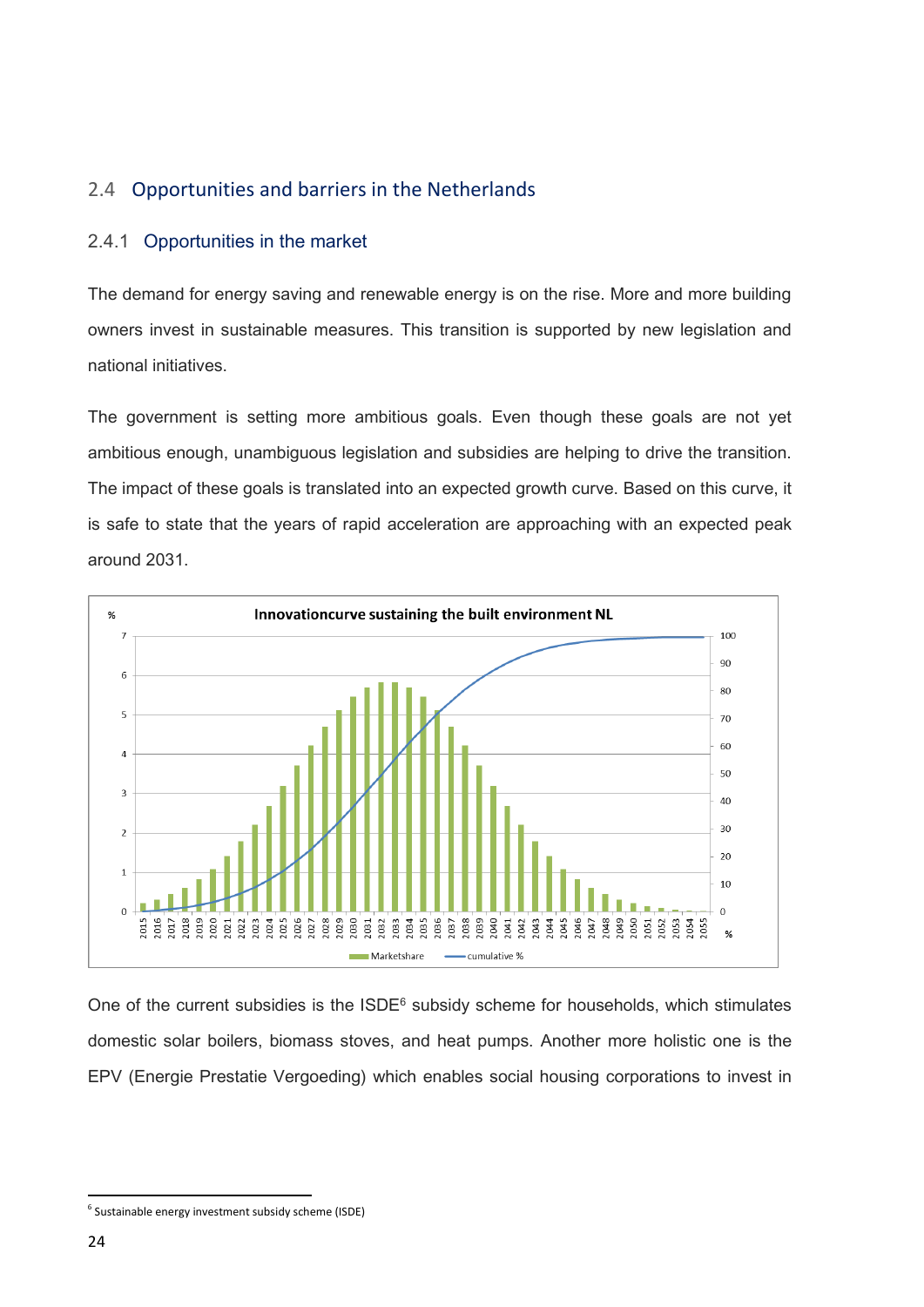improvement of dwellings to a very good energy label for both new dwellings and retrofit in return for higher rent.<sup>7</sup> This measure also includes an extra of €25,000 when loaning money.

Also, until 2023 Dutch households are allowed to feed electricity from PV systems into the grid, namely up to 5,000 kWh per year at a tariff which is equal to the cost of electricity taken from the grid. The sum of demand and supply are calculated over a whole year. If demand and supply are the same, the energy bill will be 0 euros (so-called netting). This regulation will be reformed in 2020, most probably in a subsidy scheme.<sup>8</sup>

Because natural gas reserves are diminishing in the Netherlands, there is a transition to transform 7 million dwellings of gas heated houses in order to be able to disconnect them from the gas grid at 2030. This will create a need to adapt those houses so that they can be heated by heat pumps and low heat networks. It is important that these houses are renovated to make use of low temperature heating by improving airtightness and insulation level.

These factors will likely speed up the demand for nZEB buildings, and thus for related certifications. Especially the EPV will bring opportunities for cross-craft and integral nZEB qualifications.

Another opportunity is a proposal for legislation, whereby the quality assurance of building becomes a private matter instead that of local governments. New quality certification schemes are drafted, in combination with inspecting. These qualification schemes will be verified by a governmental body which will check a percentage of building. There will also be a change in liability; the contractor has to prove that they have provided the correct performance.

1

<sup>7</sup> PROF/TRAC Roadmap

<sup>8</sup> PROF/TRAC Roadmap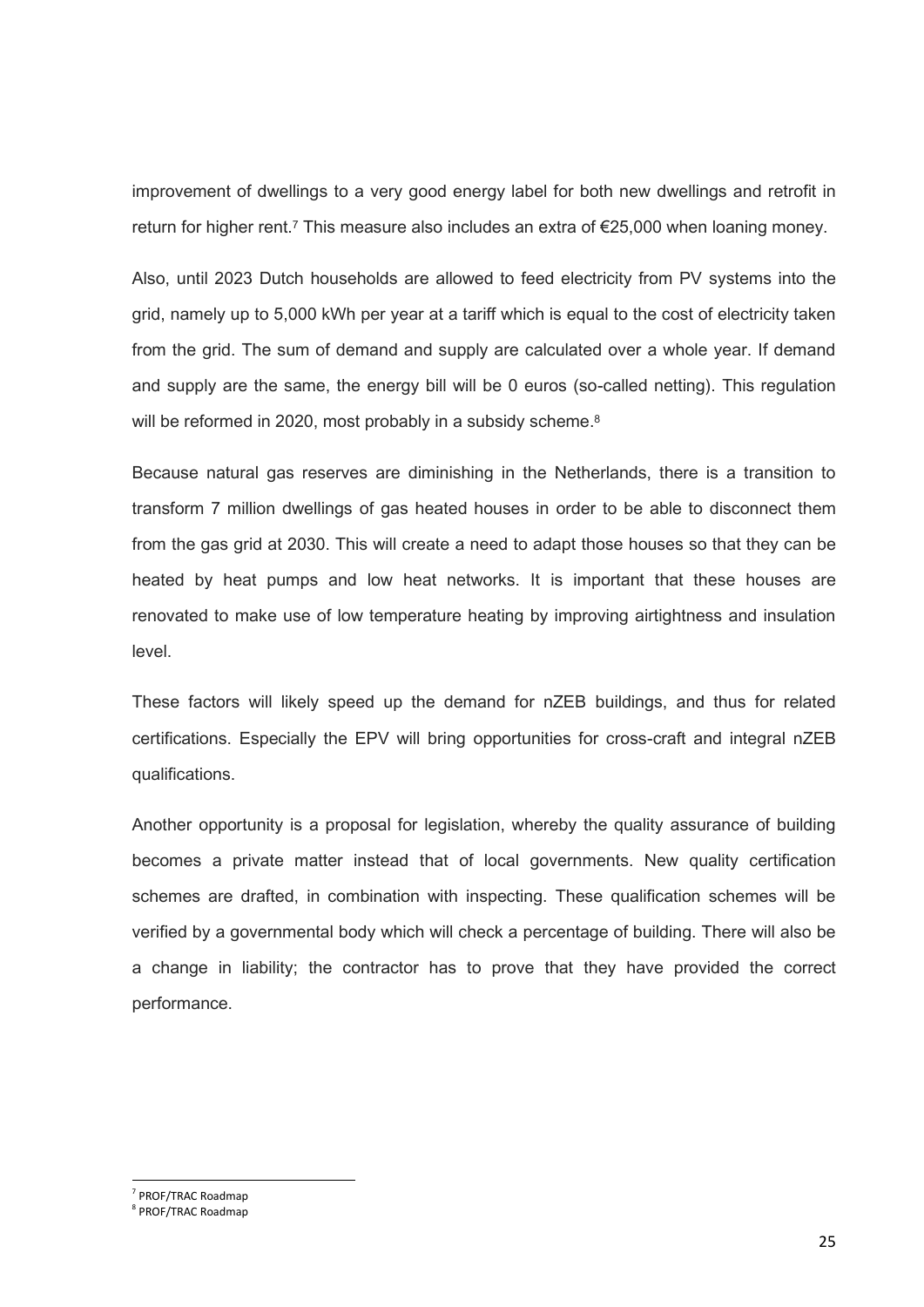#### <span id="page-25-0"></span>2.4.2 Opportunities in education

Concerning the building services sector, the Netherlands already have a well-developed system for personal certification schemes. KvINL<sup>9</sup> established voluntary schemes focused on specialisations concerning the RES Directive. These schemes are not cross-craft yet, but in several schemes cross-craft elements are added, for example, building physics and safety in the solar schemes.

There is one side note, though: since the schemes are voluntary, a very large number of companies do not put effort into earning them.

But there is a rising demand for cross-craft educated professionals (to eliminate boundaries between the specialisms of building, construction, energy, ICT). The same is true for professionals with certified skills in sustainability.<sup>10</sup>

In the proposal legislation about quality control, there is a possibility to replace part of the quality scheme by a certification scheme, for example, for installers. This enables the assessment of the education of the workers concerned because there is no need for an additional quality control. It is crucial that the cost involved which arises from this certification is reasonably limited. Performance checks because of the certification should be well targeted and effective. This is also important for the training of these installers.

Most of the innovations in terms of the energy performance of buildings do not require additional skills or additional needs for good workmanship. The existing training schemes for sustainable technologies can continue to exist with marginal updates. Of course, if there are already major quality concerns with the classic systems, this might be fixed with better training.<sup>11</sup>

With the developments in energy transition, it is essential that the education programmes are continuously updated. Teachers must be given the possibility to change the trainings so that

**<sup>.</sup>** <sup>9</sup> Foundation Quality for Building Services Netherlands

<sup>&</sup>lt;sup>10</sup> NEV2015, Technopolis 2016

<sup>11</sup> Qualicheck, 2016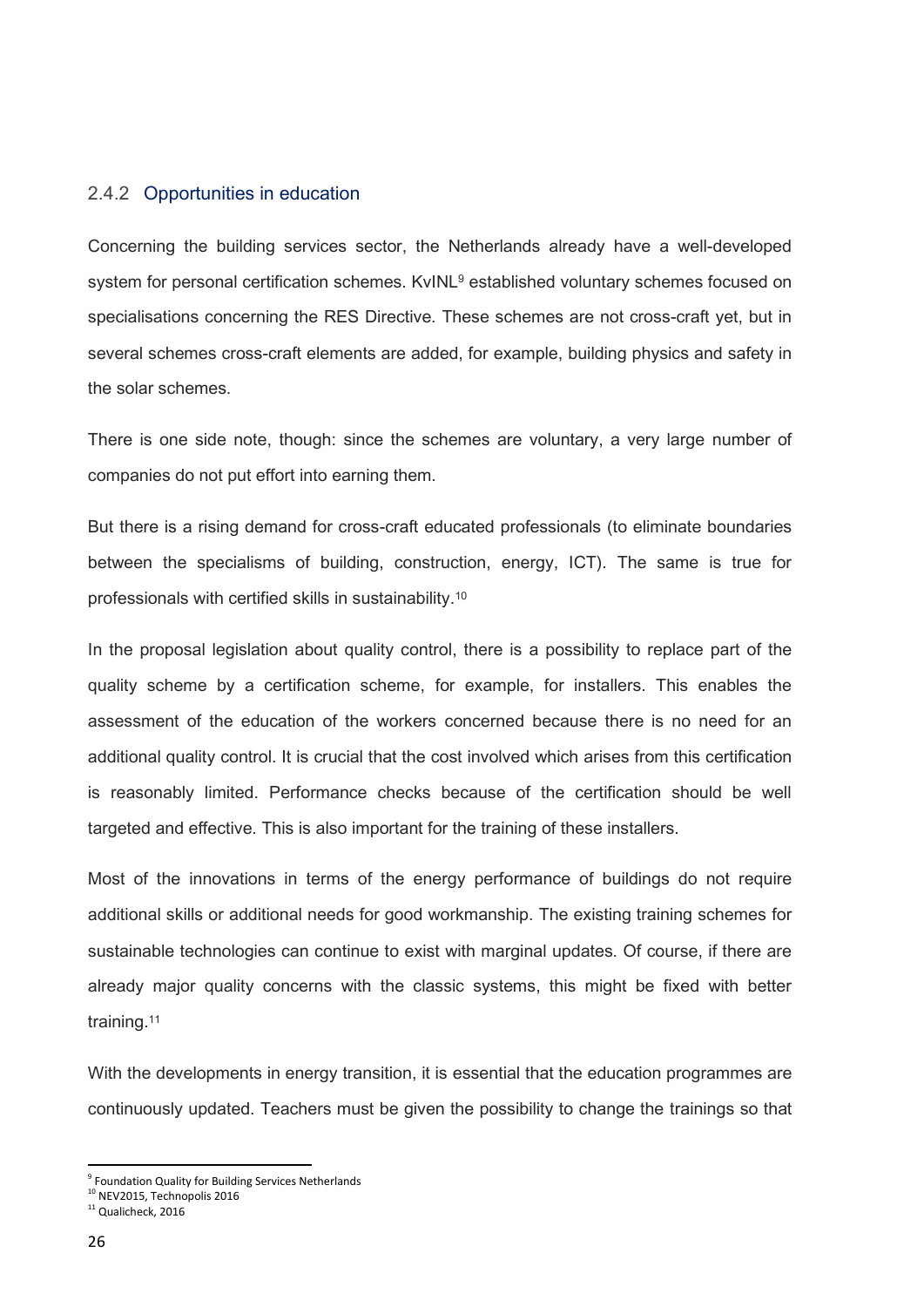these cover the newest developments in energy transition and sustainability. Lifelong learning will ensure that knowledge will stay up to date.<sup>12</sup>

### <span id="page-26-0"></span>2.4.3 Barriers in the market

Historically, the construction companies that build offices, homes, etc. generally do not work for the end users. Therefore, the specific needs and wishes of the users regarding comfort and energy are not taken into account during the design and building process.

Also, the average Dutch house owner moves every seven to ten years, which means they have little interest in long-term improvements in energy efficiency and sustainability.<sup>13</sup> This decision is influenced additionally by the relatively small added real estate value of an nZEB house. These means the demand for high-quality nZEB houses is rather low. Drivers are mostly comfort and health.

Morality and national habits can also be a barrier. Dutch people are known as "merchants", which still means today that investments in renewable energy, energy reduction, etc. are only applied when they can be amortised within a short period of time or when obligatory. The average Dutch house owner does not invest in higher principles if they have nothing to gain from it (in financial or sustainable image). This may differ from other EU countries, e.g. German house owners happen to be much more proud of the technical standards of their house14, while the Dutch consumer is not at all interested in the performance of the ventilation system.

The energy sector is heavily regulated, as a result, there is little room for innovation and problems are solved with proven technology. This slows down innovation (like new certification schemes) and leads to suboptimisation.<sup>15</sup>

Besides this, governmental institutes on all levels are very slow to set ambitious goals concerning nZEB and sustainability. Consequently, construction companies do not feel

<sup>&</sup>lt;sup>12</sup> PROF/TRAC Roadmap

<sup>&</sup>lt;sup>13</sup> PROF/TRAC Roadmap

<sup>14</sup> PROF/TRAC Roadmap

<sup>&</sup>lt;sup>15</sup> PROF/TRAC Roadmap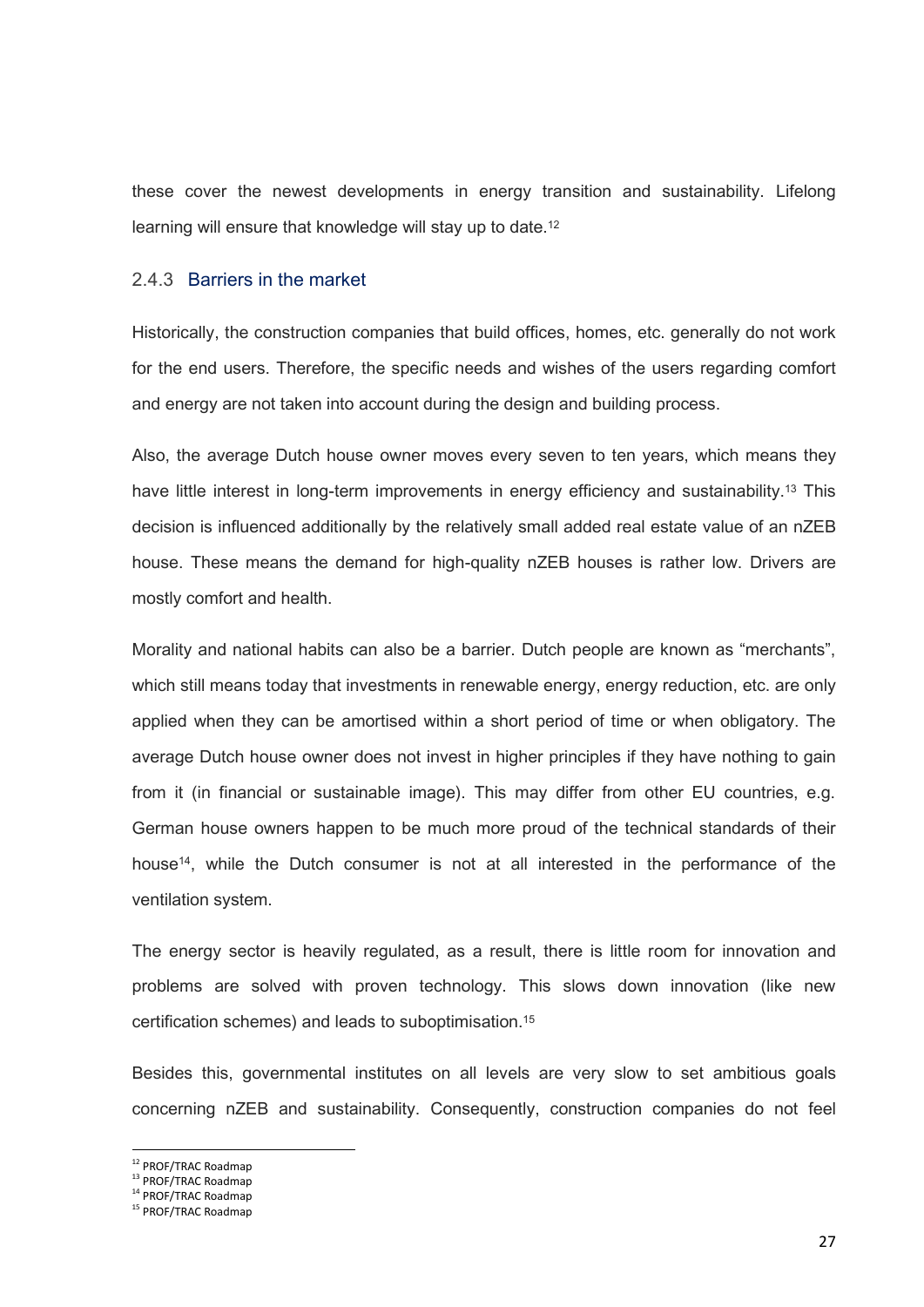compelled to fully invest in sustainable technology and in sustainable (cross-craft) training and skills.

With regard to some regulations, the government even wants to make a step back: for instance, the regulation on domestic solar electricity. If this is changed, it might decrease the installation of PV panels as they are not absolutely necessary to fulfil specific targets, such as nZEB. Training does not provide extra value to the installer; on the contrary, it causes an economic disadvantage because the costs involved cannot be passed on to the client.

Also, the question arises as to whether the market will automatically make use of voluntary certification schemes. Past experiences in the Netherlands have shown that only a very small percentage of the professionals are working according to such quality frameworks.<sup>16</sup> If certification were to be obligatory for performing particular activities, it would be an enormous boost for the uptake of quality frameworks.<sup>17</sup>

#### <span id="page-27-0"></span>2.4.4 Barriers in education

Initial education in the Netherlands is provided by public schools and universities. Private universities are not common in the building sector. The post–initial education, however, is almost always organised by private training providers. Many professionals did not follow post-initial education in a systematic way after entering the labour market. Sometimes they took a course on a specific item. But when someone graduated as engineer in the '70s, it is more likely that he/she learned about new systems and innovations from colleagues, by reading magazines, by personal experience, etc., than by post-initial trainings at a certified level. In this way, it is possible to keep using outdated premises and parameters without being aware.<sup>18</sup>

Concerning the construction sector, personal certification schemes are lacking. There exist very few, and the ones that do exist are acquired by a very small portion of the complete labour force. Personal certifications, in general, are mostly seen as a costly hindrance, let

<sup>&</sup>lt;sup>16</sup> Qualicheck, 2016

<sup>&</sup>lt;sup>17</sup> Marktgids Zonne-energie 2018

<sup>&</sup>lt;sup>18</sup> BUSNL Roadmap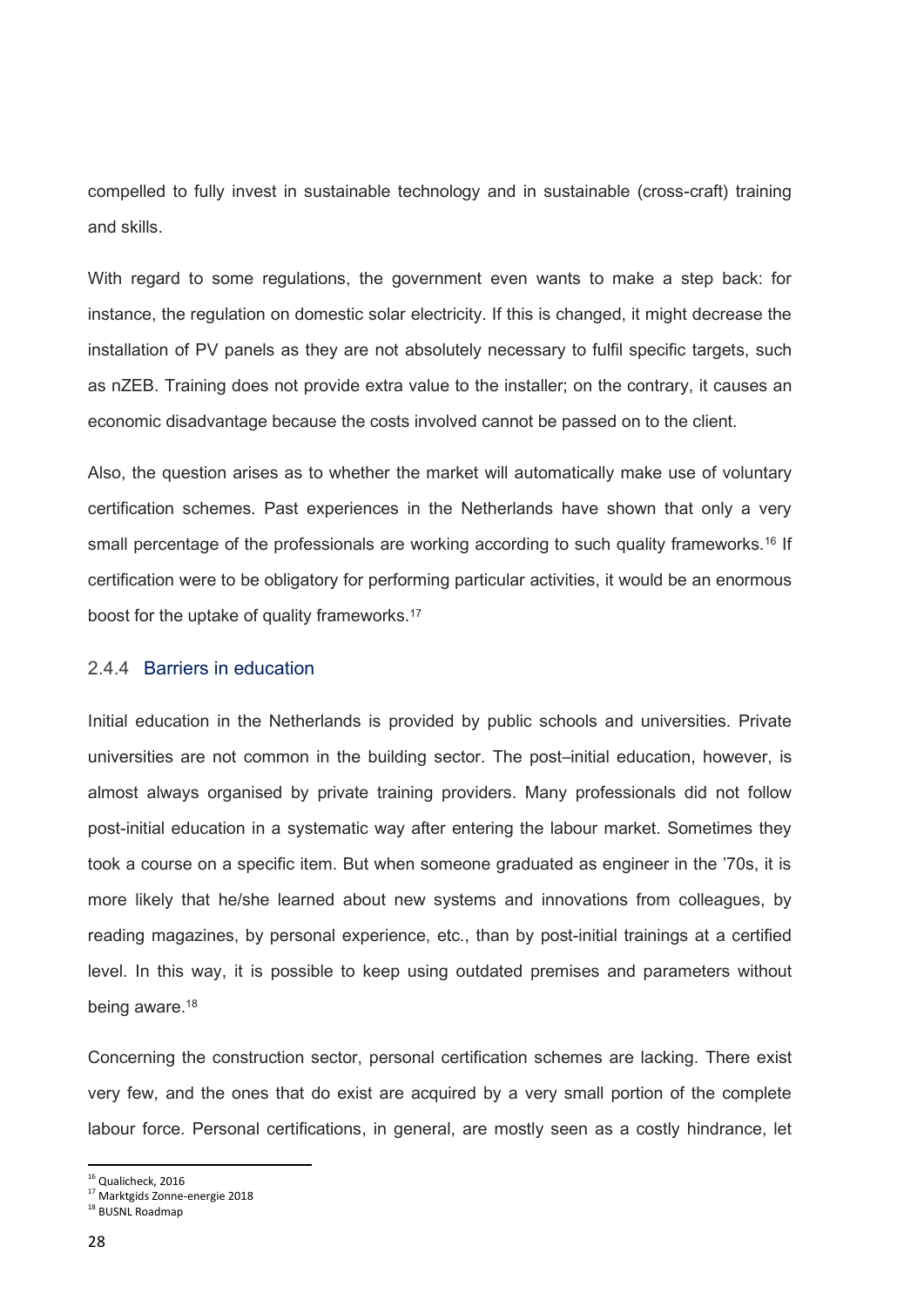alone cross-craft schemes for nZEB buildings. Furthermore, there are gaps in knowledge and skills in the construction companies in the field of sustainability and energy efficiency of buildings.

Due to all these reasons, the available knowledge, technologies, and skills are not optimally employed, therefore, the end user is not being served in the most favourable way. This means that many construction companies are not able to deliver the required quality for sustainable buildings (nZEB), assuming that the demand keeps rising. Thus, the opportunities in education to reach full potential should be exploited. A building which is built according to minimum regulation is by definition not a healthy building. The challenges of constructing sustainable buildings can not be met by the installer alone but must be tackled with a cross-craft process which involves all building components (facade, window, roof, floor, etc.).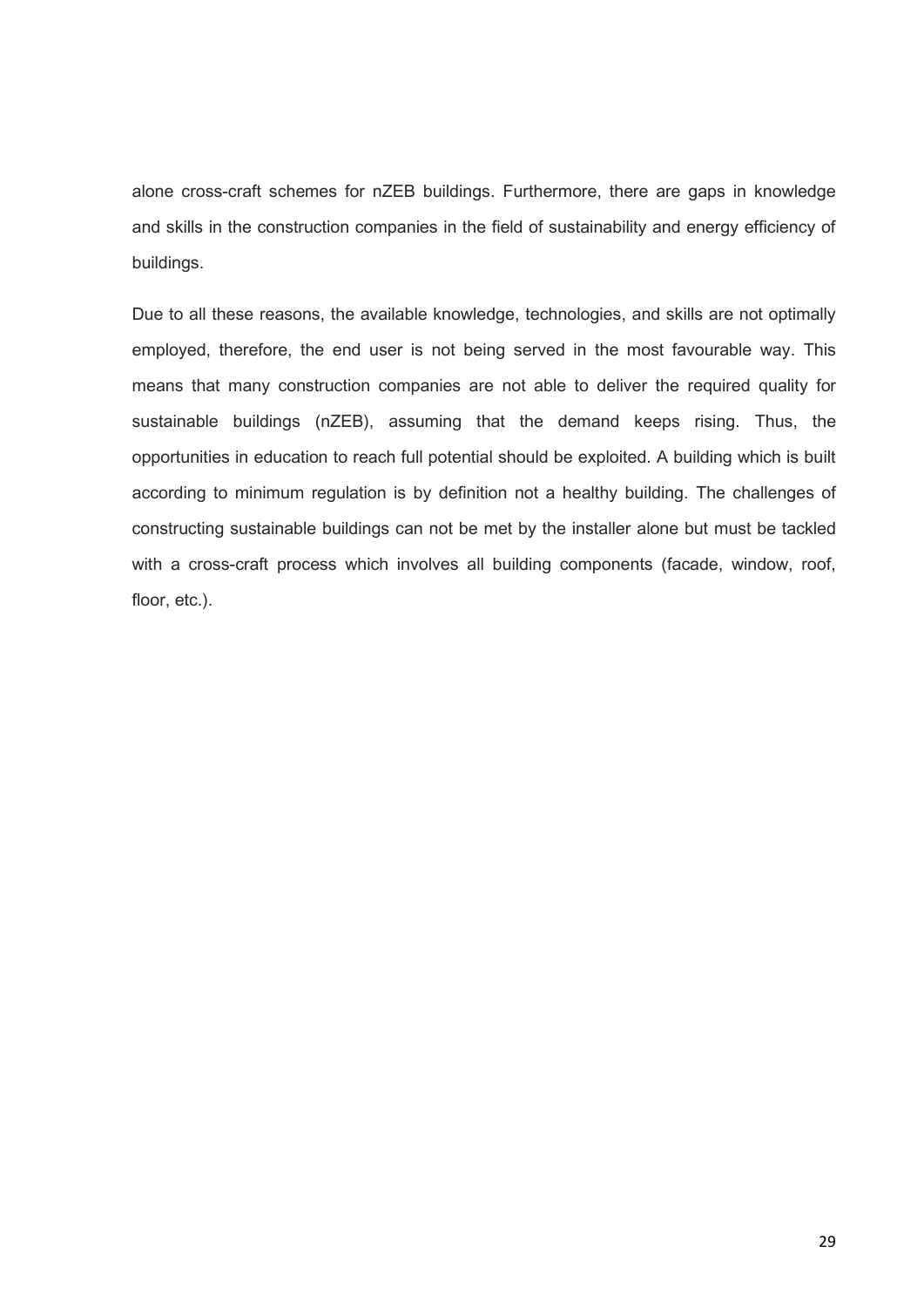# <span id="page-29-0"></span>3 Conclusions and recommendations

The conclusions in this chapter are drawn according to the findings of the national chapters, the national barrier inventories, and the research results of other European projects. The national barrier inventory recognised the following categories: market, governmental policy and education (initial and post-initial). By harmonising the results in these categories, the analysis gives a good overview of which barriers and opportunities are similar in different countries.

The conclusions are mostly on general issues, with a focus on barriers for further education in the construction sector. Obviously, education in this context is understood as education in sustainable (and cross-craft) specialisations. The International Energy Agency (IEA) stated earlier that: "Non-technical barriers are the single biggest challenge in the market – as they are the main reasons why energy efficiency technologies are not implemented. The IEA Market reports show that if all cost effective Best Available Technologies (BAT) were fully implemented, savings in excess of 80% could be achieved." 19

This chapter will show that indeed most of the found barriers are 'non-technical'.

The conclusions and recommendations will be viewed in two parts. First, the conclusions and recommendations for each country individually will be reviewed. Second, the harmonised conclusions and recommendations on a European level will be analysed and the research results of earlier European projects will be examined.

## <span id="page-29-1"></span>3.1 Conclusions and recommendations on a national level

It is conspicuous that numerous similarities regarding the implementation of cross-craft trainings between the different countries have been revealed. Most of the identified barriers and opportunities are not unique for a certain country but are mentioned in a similar scope or form in the inventories of the other countries.

1

<sup>&</sup>lt;sup>19</sup> Evaluation of building projects under the Intelligent Energy Europe II Programme Final Report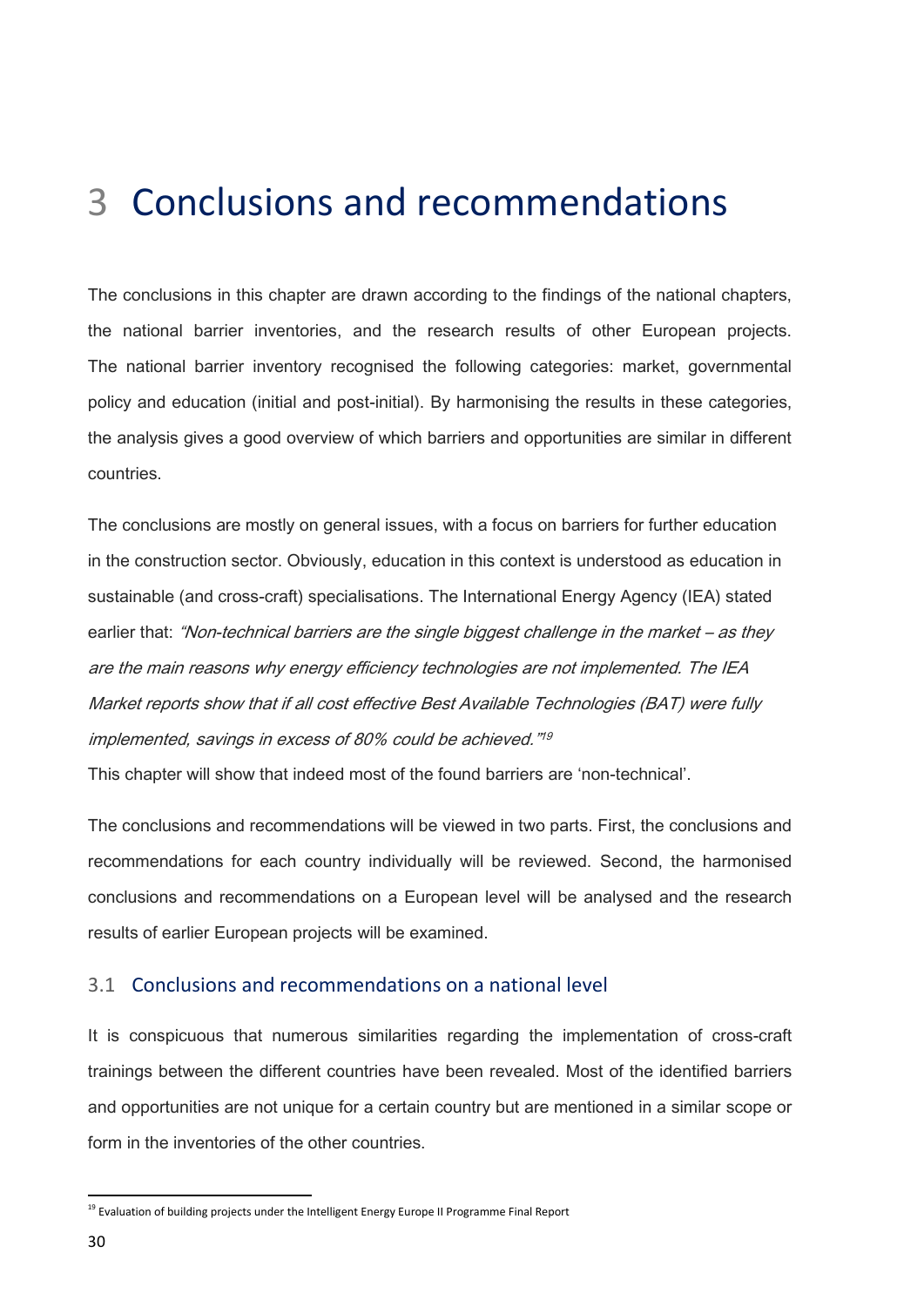#### <span id="page-30-0"></span>3.1.1 Austria

Austria faces a growing shortage of skilled craftsmen. The result is that a considerable part of construction work is executed by semi-skilled workers. In addition, end consumers do not ask for quality and instruments of quality control in nZEB are lacking. Both construction companies and craftsmen are hard to motivate for employee trainings (especially for longer courses). As a result, the demand for knowledgeable workers and high-quality execution has to be raised. Much can be achieved by promoting the different aspects of quality execution on all levels; from end consumers to blue collar workers and construction companies. To accomplish this, quality requirements and control of executed works need to be enhanced.

In Austria, there are already many strategic plans that provide opportunities for improving education and training schemes. The problem is that these are not sufficient. Energy efficiency is a secondary goal in the courses. This reduces the benefits of available courses. Comprehensive quality management is needed, but this is costly and training providers are unwilling to be transparent and to participate in course evaluations. Furthermore, the further education market in Austria is really competitive and gained competences are hard to demonstrate for trainees. The amount of courses in the areas of energy consulting, energy efficiency, and renewable energies for blue collar workers is rather limited in Austria. The importance of further education and clear training descriptions need to be communicated to the market. To ensure high-quality trainings, the evaluation of available courses, the collaboration between training providers, and the dissemination of cross-craft knowledge are essential.

#### <span id="page-30-1"></span>3.1.2 Hungary

High-quality nZEB solutions are not common yet in Hungary. At present, these are only mandatory for the renovation of public buildings. But since there is still no market demand, skills, trainings, and certifications are also lacking. Regulations concerning obligatory nZEB solutions will change in 2018 and 2020, which might trigger a shift in demand. Furthermore, more subsidies are created to support the funding of nZEB renovations.

31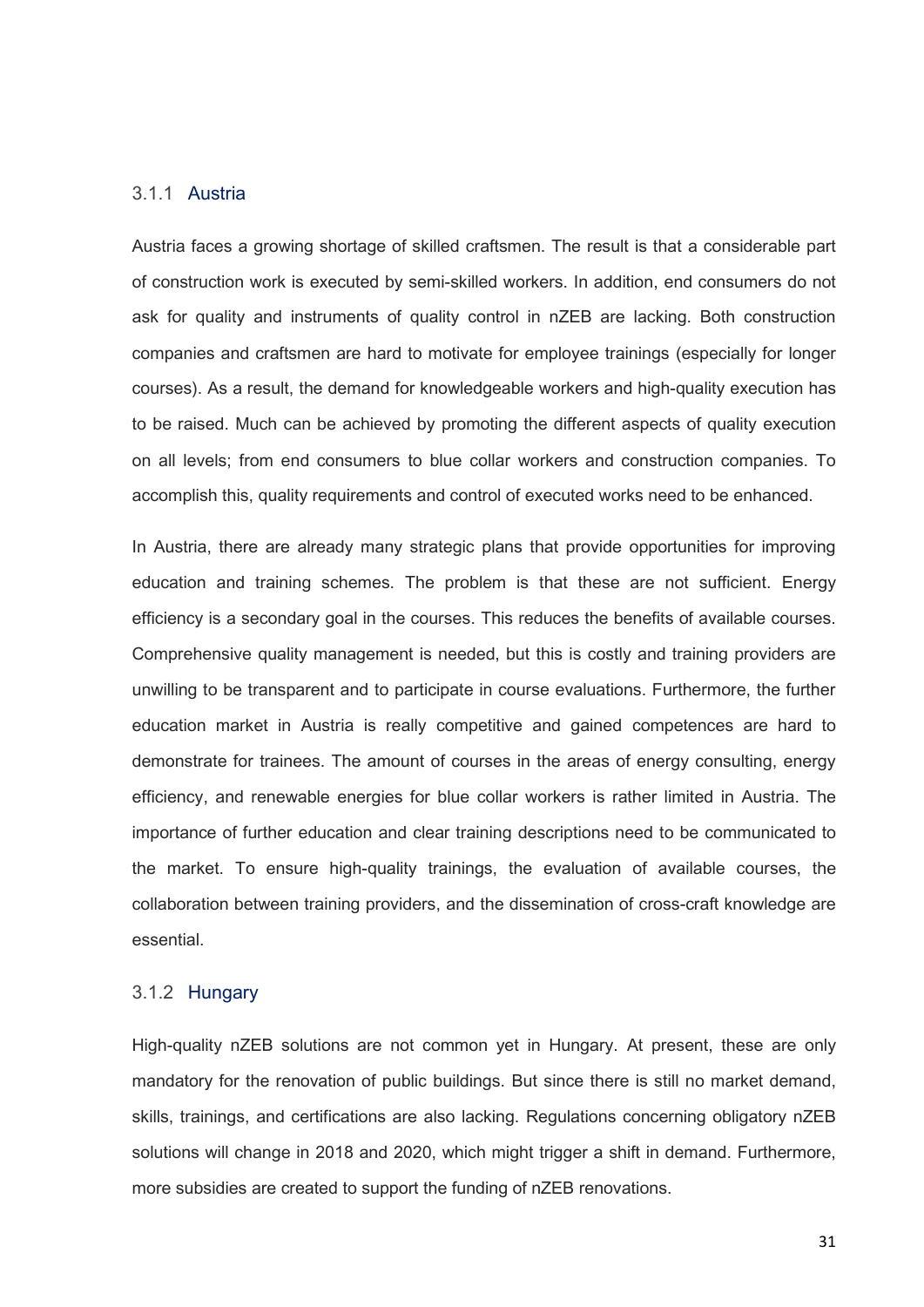In Hungary, only short voluntary, informative trainings concerning nZEB solutions are available. Blue collar workers are unlikely to participate in voluntary trainings. Consequently, many craftsmen work without proper qualification. To improve the uptake of trainings, national and European regulations are needed. Another opportunity is the cooperation with existing course providers in Hungary.

#### <span id="page-31-0"></span>3.1.3 Slovakia

The energy renovation market has not developed yet in Slovakia. Therefore, this has caused the lack of quality demand from end consumers and government. The fact that over 50% of the on-site workers are sub-contracted and the companies and blue collar workers have limited interest for training only adds to this. The construction sector is inward-looking and not likely to take up innovations. Furthermore, the system of regulations is very complex and public procurement is still based on lowest-price policy. The earliest opportunity for the uptake of nZEB (solutions and certifications) in Slovakia is the renovation of public buildings. To achieve this, the control on quality of energy performance measures and the related skills and knowledge of craftsmen are essential.

Cross-craft qualification or partial qualification is very new for Slovakia. The first certifications are being realised, but the cross-craft approach and understanding will need continuous development and promotion. Until recently, Slovakia did not have any relevant certification schemes, the BUILD UP Skills and ingREeS projects are the first steps towards change. Still 50% of the workers are unskilled. More training needs to be developed, including increasingly ambitious curricula. To make these trainings a broad success, financial support (from ESF and government) is needed. Currently, governmental support is very low.

## <span id="page-31-1"></span>3.1.4 The Netherlands

Construction companies in the Netherlands generally do not work with a focus on the end user. Furthermore, end consumers have little interest in energy efficiency measures. The result is an nZEB market which is not very developed. Regulations slow down innovation and lead to sub-optimisation, while they could instead boost the uptake of quality frameworks.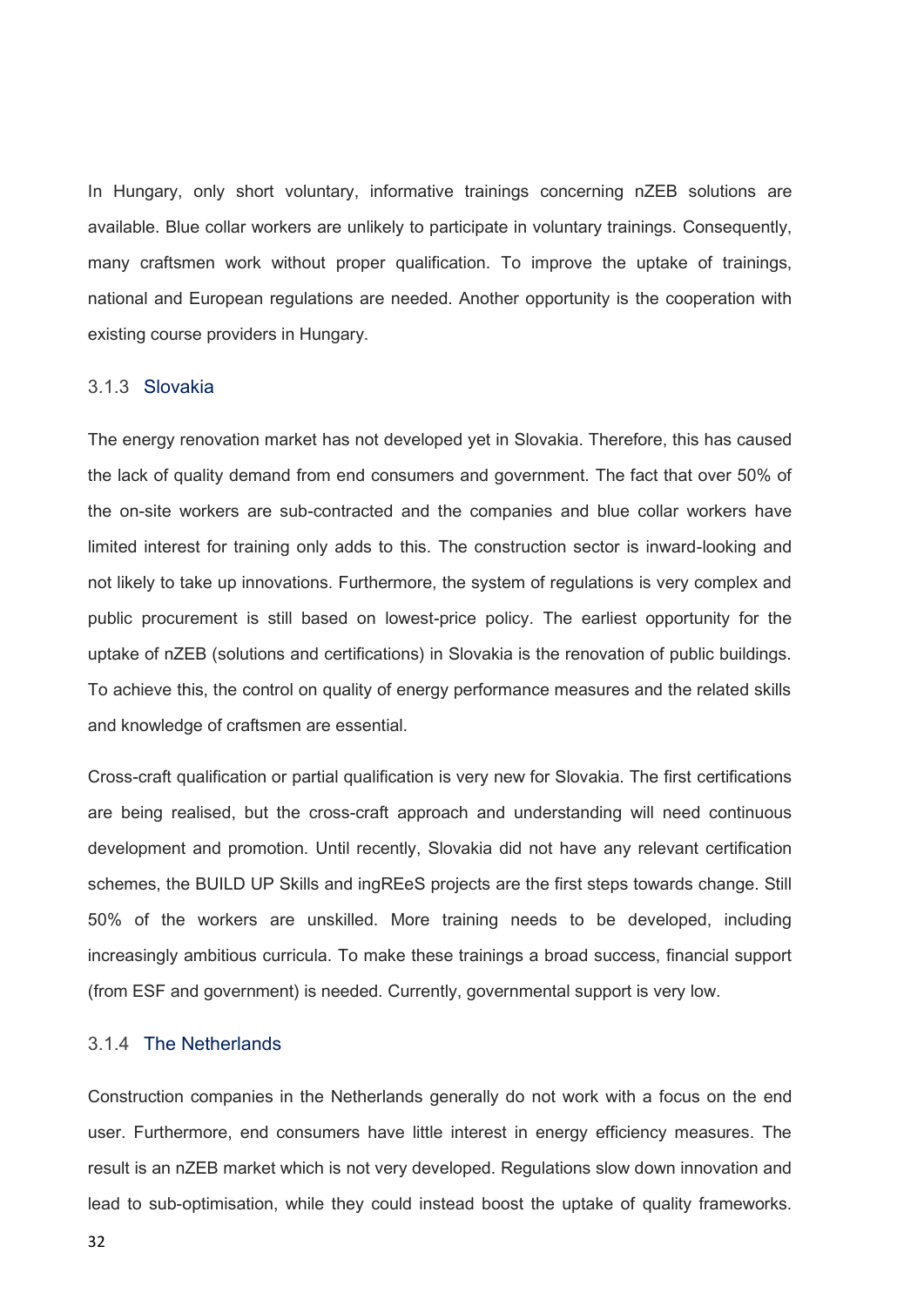Legislation and national initiatives are raising the demand for nZEB solutions in the Netherlands, though (even when quality control plays no part). The government also supports these measures with subsidies. Hopefully, the demand for energy-efficient buildings will raise the need for the required quality measures and qualifications of blue collar workers.

Post-initial education is organised by private training providers in the Netherlands. Most craftsmen do not follow this education in a systematic way after entering the labour market. This results in many companies and blue collar workers having knowledge gaps in nZEB solutions. Still, the Netherlands already have a well-developed system for personal certification schemes in the building services sector (as a result of RES and EPBD Directives). However, these schemes are voluntary, so many companies and craftsmen do not put any effort in earning them. Concerning the construction sector, personal certification schemes are severely lacking. Updating existing training schemes and enhancing cooperation between training providers could be a good opportunity.

#### <span id="page-32-0"></span>3.2 Conclusions on a European level

In all partner countries, the government is steering towards a more sustainable focused policy. This is stimulated (or enforced) by new policy and subsidies. But also across all involved countries, current governmental policy seems to be not proactive enough. Legislation is not focused on quality and control, for example, existing nZEB schemes are almost always voluntary. Furthermore, the sustainability goals are still mostly concerned with new buildings. Governmental policy gives insufficient quality control and coordination on: executed construction work, training certification, unambiguous building regulations (innovations), and needed education. This is the case for all four partner countries and means that poor or missing regulation and standards (and also the enforcement of the existing laws) are still major barriers. 20

There are also barriers in the market. The inventories showed that, at least, the construction companies in Austria, the Netherlands and Slovakia do not embrace innovation, sustainable

1

<sup>&</sup>lt;sup>20</sup> Evaluation of building projects under the Intelligent Energy Europe II Programme Final Report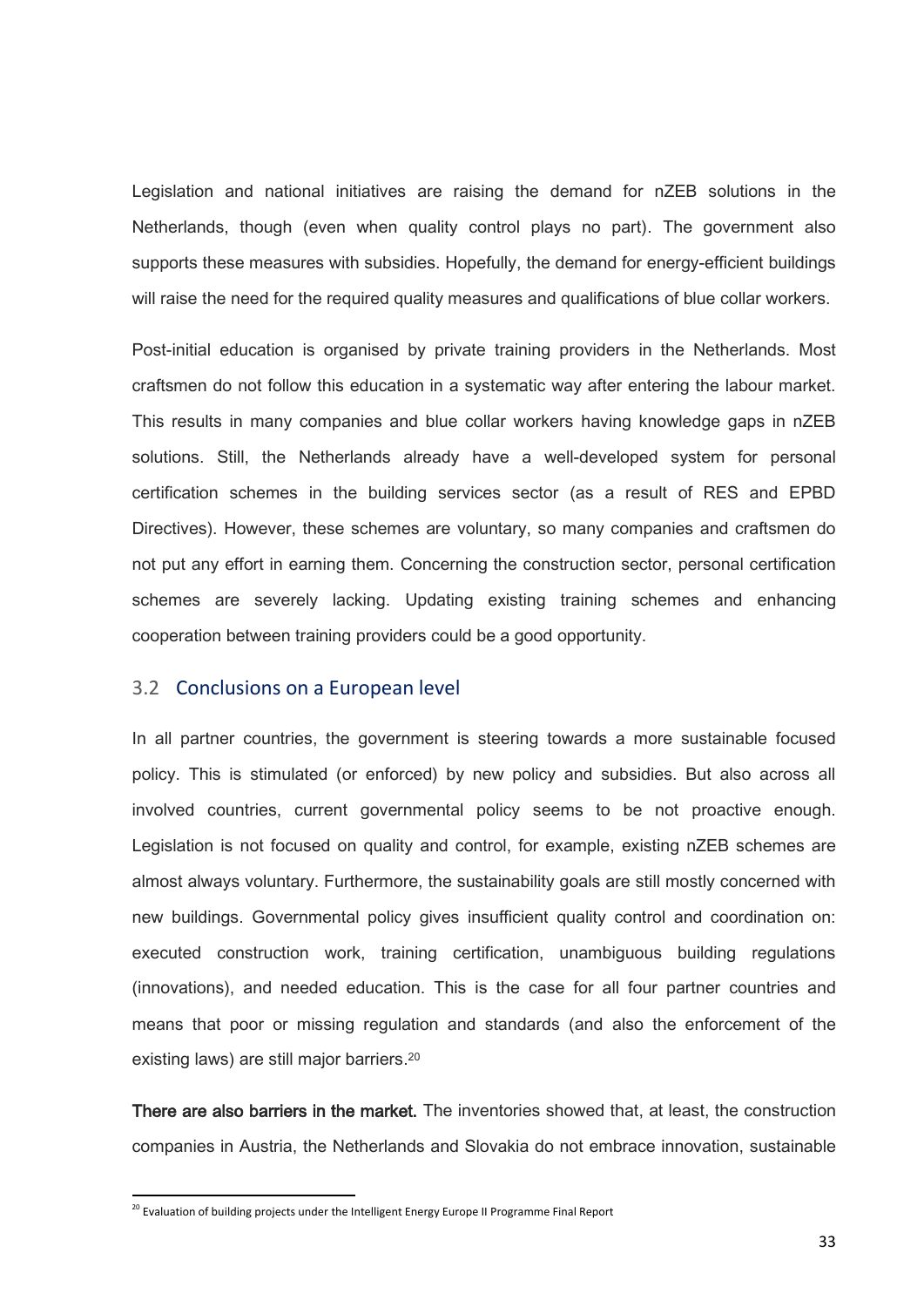development, and high-quality execution and construction by themselves. Furthermore, most companies are inward-looking and cooperation with other sectors or professionals is limited.<sup>21</sup> The lack of a common sector strategy and the lack of appropriate coordination amongst stakeholders are mentioned as barriers for a large number of projects (namely in 33 of 61 projects). 22

The decision for low cooperation is mostly risk related. The building sector is very competitive, so most barriers are connected with monetary or financing issues, time, or logistics. Some examples are: training location is too far away; well qualified employees ask for higher salaries; smaller companies need employees on-site; multi-day courses and trainings are not manageable for smaller enterprises. Also, a large part of the on-site workers are sub-contracted. Construction companies are not forced to adapt since governmental policy entails low obligation for high-quality nZEB solutions. The fact that there are no reputation mechanisms in place to stimulate best practice only adds to the issue. This means companies or clients do not consider certification as the main guarantee of work quality but prefer to rely on references.<sup>23</sup>

Not only construction companies are not setting the bar high enough; among building owners (consumers) the demand for high-quality sustainable construction is also lacking. Information barriers experienced by managers, occupants of buildings, and/or policy makers and advisors were the top obstacles according to the Intelligent Energy Europe II report (49 and 41 of 61 projects, respectively). <sup>24</sup> Also mentioned (albeit less often: 29 and 25 projects) were the information barriers faced by real estate agents and investors.<sup>25</sup>

Most consumers are not familiar with nZEB solutions, they miss critical information about sustainable solutions and funding possibilities and are not aware of the benefits. As a result, the higher investment costs become a barrier and consumers will not ask for high-quality

<sup>&</sup>lt;sup>21</sup> This is also mentioned in the PROF/TRAC Roadmap and BUSNL Roadmap.

<sup>&</sup>lt;sup>22</sup> Evaluation of building projects under the Intelligent Energy Europe II Programme Final Report

<sup>&</sup>lt;sup>23</sup> BUILD UP Skills Technical working group 4 Market acceptance (incl. marketing and communication)

<sup>&</sup>lt;sup>24</sup> Evaluation of building projects under the Intelligent Energy Europe II Programme Final Report

<sup>&</sup>lt;sup>25</sup> Evaluation of building projects under the Intelligent Energy Europe II Programme Final Report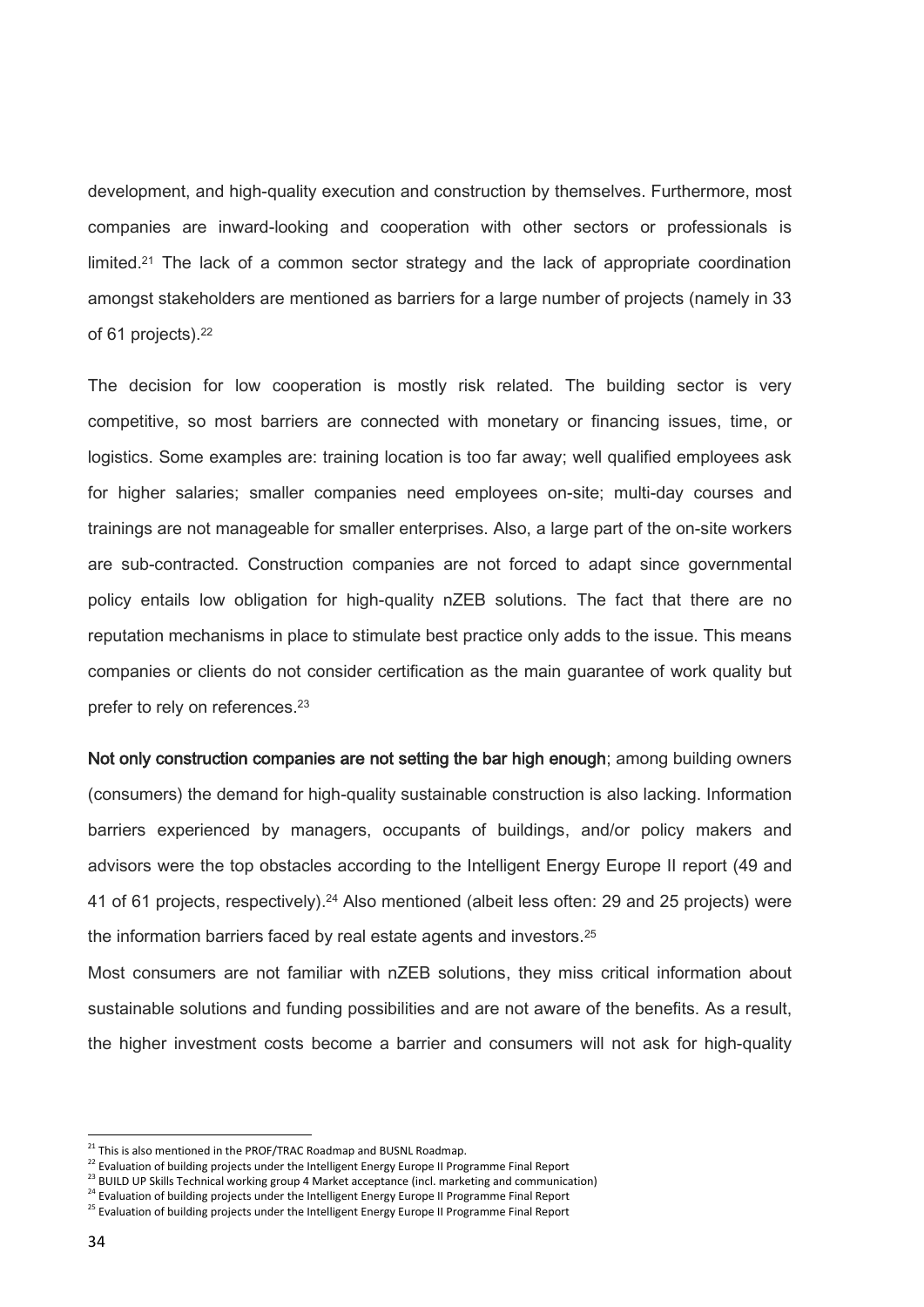nZEB solutions. This obstacle is mentioned in the inventory of all four partner countries.<sup>26</sup> Consumers also do not ask for evidence of good performance.

Some of the most important barriers are in education. In all countries, there is a certain amount of available nZEB courses. The attainable certifications differ from country to country. However, for all partner countries the available schemes for nZEB solutions are not enough or suitable. Training does not provide extra value to the installer; instead it creates an economic disadvantage because the costs involved cannot be passed on to the client. In the Netherlands, most existing certifications are for building services specialisations (solar, ventilation); for construction, there are barely any. Hungary has two nZEB focused voluntary trainings: architect training and passive house training. Austria's further education possibilities are differentiated in the areas of energy consulting, energy efficiency, and renewable energies, but if this is narrowed down to blue collar workers as a target group, then the number of offered courses is rather limited. Furthermore, the cross-craft elements in most of the available courses are almost non-existent. Cross-craft understanding is developing very slowly in all four countries. Most available trainings still focus on one specific target group and on one technique or concept.<sup>27</sup> So, it can be stated that there are not enough suitable courses or schemes for (cross-craft) nZEB specialisations.

Most blue collar workers are not motivated to achieve voluntary certifications. This seems to be an issue for all partner countries.<sup>28</sup> The result is a very small percentage of the labour force with a certification in nZEB. An important question is if this will be any different for cross-craft certification. The concern is that blue collar workers from different specialisations might not feel addressed by a course because of its cross-craft nature. And even if a professional is motivated, in most cases, he or she lacks the right information on available qualifications and training materials to make a good choice.<sup>29</sup> The unwillingness to participate in trainings results in a mismatch between the presently available and needed skills, such as the managerial capacity of professionals, due to the lack in specific training and education.

<sup>&</sup>lt;sup>26</sup> This barrier is also mentioned in BUILD UP Skills Technical working group 1 Finance (sustainability)

<sup>&</sup>lt;sup>27</sup> PROF/TRAC Roadmap

 $^{28}$  The barrier concerning incentive is also mentioned in BUILD UP Skills Technical working group 1 Finance (sustainability)

<sup>29</sup> PROF/TRAC Roadmap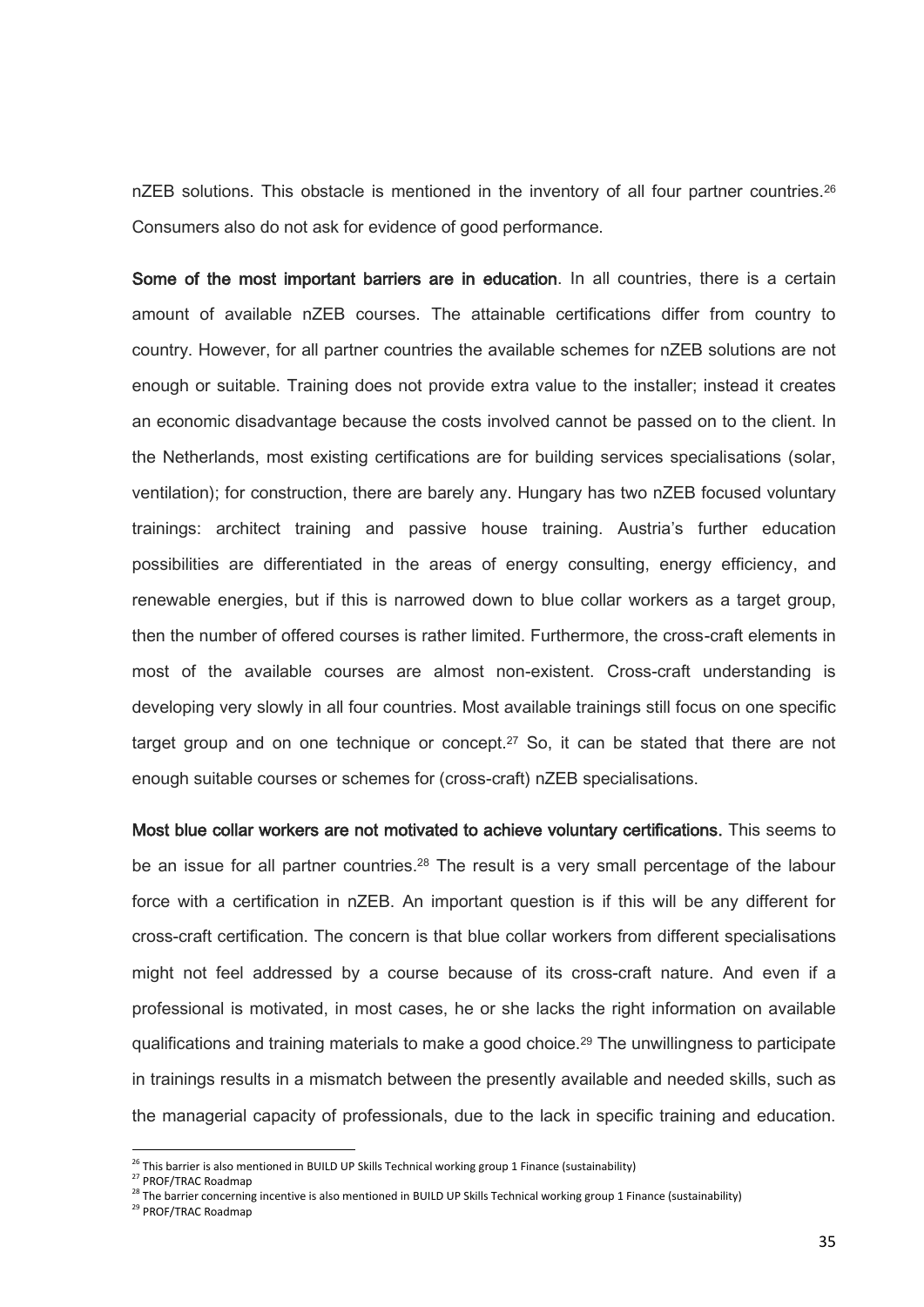Many professionals in the building sector have only limited training and skills in energyefficient building design and nZEB principles.<sup>30</sup> Lack of skills, specific training, and education results in poor compliance with efficiency and construction standards.<sup>31</sup> Considering this, it will not be a surprise that lack of skilled architects, engineers, designers etc. (23 of 61 projects), lack of skilled craftsmen (15 of 61), and lack of skilled energy certification experts (10 of 61) are important barriers for achieving good  $nZEB$  quality.<sup>32</sup> Interestingly enough, the last but least encountered barrier (lack of skilled energy certification experts) was mentioned most often as 'not effectively addressed' during the project.

Apart from the available courses, there are some barriers for the course providers. The course providers have limited funds, consequently, they by themselves are not able to develop cross-craft courses. In the Netherlands, the structure of the education system is not flexible enough for cross-craft training or to make the link between initial and post-initial education or for reskilling/retraining.<sup>33</sup> At the same time, there is only limited willingness among the providers to increase transparency (by sharing course materials, for instance) and to perform course evaluations (they are afraid they will lose clients in case of poor results). Across all countries, there are also issues with the current curriculum of the offered courses: the content is not useful enough (especially, regarding energy efficiency of the buildings) to guarantee participation of trainees, the benefits are too small; also, sustainability and energy efficiency is of secondary importance in the trainings. Training materials are now created on an ad hoc basis without consensus on an underlying qualification framework. The result is that numerous available training materials are fragmented and developed on an unqualified basis.<sup>34</sup> The insight that a building which is built according the minimum requirements of the regulation is not necessarily a healthy building is not taught. Besides, inventories showed that free product trainings are a rival for paid courses in at least Hungary, Austria, and Slovakia. These trainings have the risk to be biased. The solution might be to involve

<sup>&</sup>lt;sup>30</sup> PROF/TRAC Roadmap

<sup>&</sup>lt;sup>31</sup> HERON Working paper

<sup>&</sup>lt;sup>32</sup> Evaluation of building projects under the Intelligent Energy Europe II Programme Final Report

BUILD Up Skills: Evaluation of the BUILD UP Skills initiative under the Intelligent Energy Europe Programme, Final Report <sup>33</sup> BUSNL Roadmap

<sup>&</sup>lt;sup>34</sup> PROF/TRAC Roadmap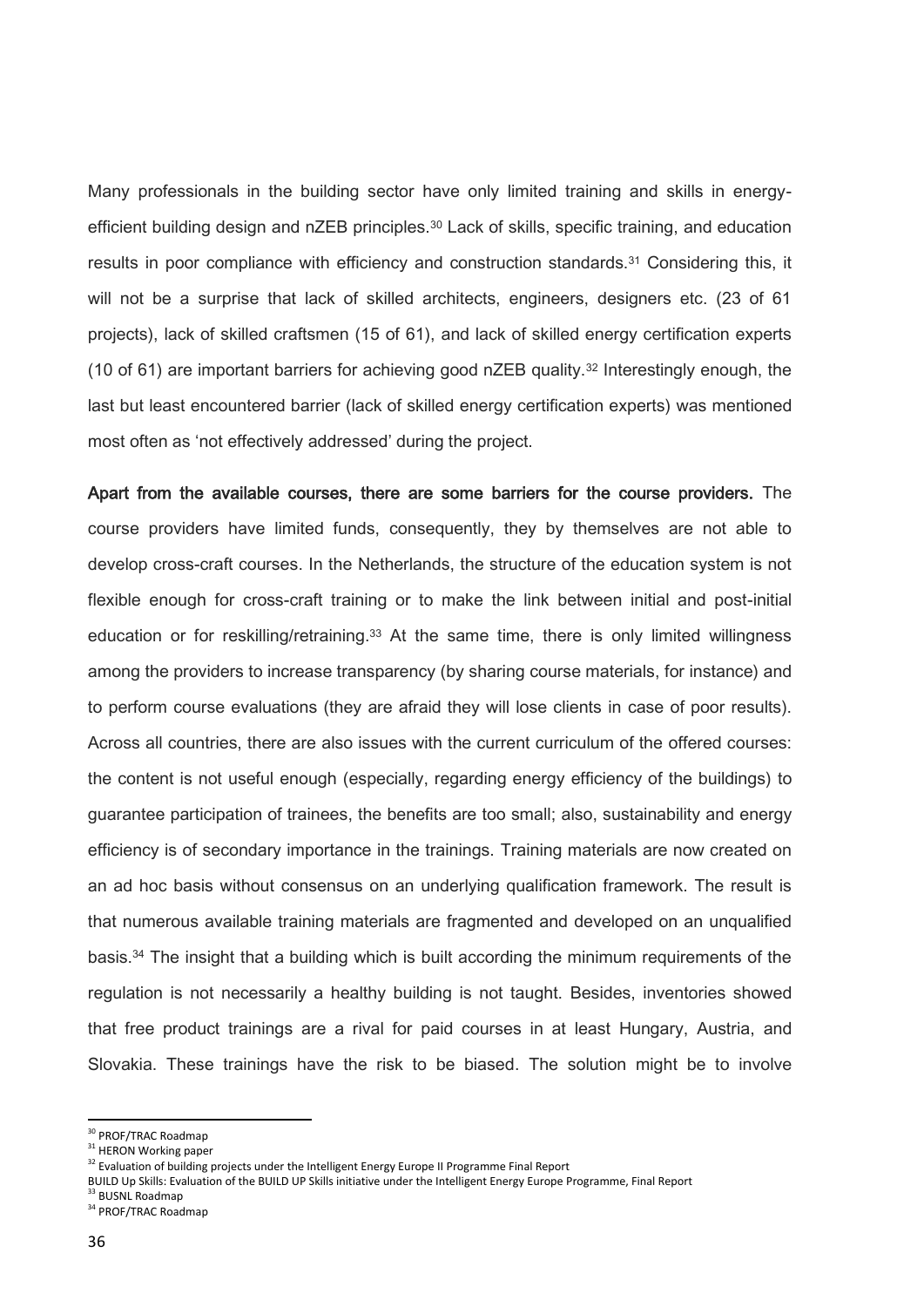manufacturers in 'independent' trainings to improve training quality.<sup>35</sup> Still, this shows that the price of the certification of trainings (cost and affordability for company or employee) becomes another barrier.<sup>36</sup>

It is clear that course providers need to be stimulated and supported to overcome these barriers. At the same time, it is necessary to motivate course providers to implement the cross-craft schemes. The involvement of course providers in the design of the training could help to match the scheme with market needs/demands and to intensify its promotion (through social media). $37$  The inventories and research results of other European projects also showed plenty of opportunities to increase demand and uptake for cross-craft nZEB skills and knowledge.

#### <span id="page-36-0"></span>3.3 Recommendations on a European level

Legislation is changing in most countries, nZEB standards will be progressively enforced in the next couple of years. This creates possibilities of additional mandatory trainings related to nZEB skills and cross-craft schemes. Governments could effectively promote the quality of energy renovations through endorsing (or enforcing) certification schemes. Financial funding for nZEB buildings could also increase demand, and, thus, increase certification uptake. The enhancement of control and evaluations on executed works might improve the spreading of best practice. A good example is the upcoming Dutch legislation (private kwaliteitsborging), which will make the contractor responsible for the performance of the building. National initiatives could also stimulate the implementation of nZEB and energy-saving measures. Making connection with organisations that are active with nZEB solutions might improve the uptake of the cross-craft schemes.

Awareness should be raised concerning the context between quality of execution, low operating costs, and good living comfort of nZEB. In this way, quality requirements could also be established. Simultaneously, the awareness about ESCO's, funding opportunities, and

 $35$  E.g. Croatia, BUILD UP Skills Technical working group 4 Market acceptance (incl. marketing and communication)

<sup>&</sup>lt;sup>36</sup> BUILD UP Skills Technical working group 1 Finance (sustainability)

<sup>&</sup>lt;sup>37</sup> E.g. Lithuania, BUILD UP Skills Technical working group 4 Market acceptance (incl. marketing and communication)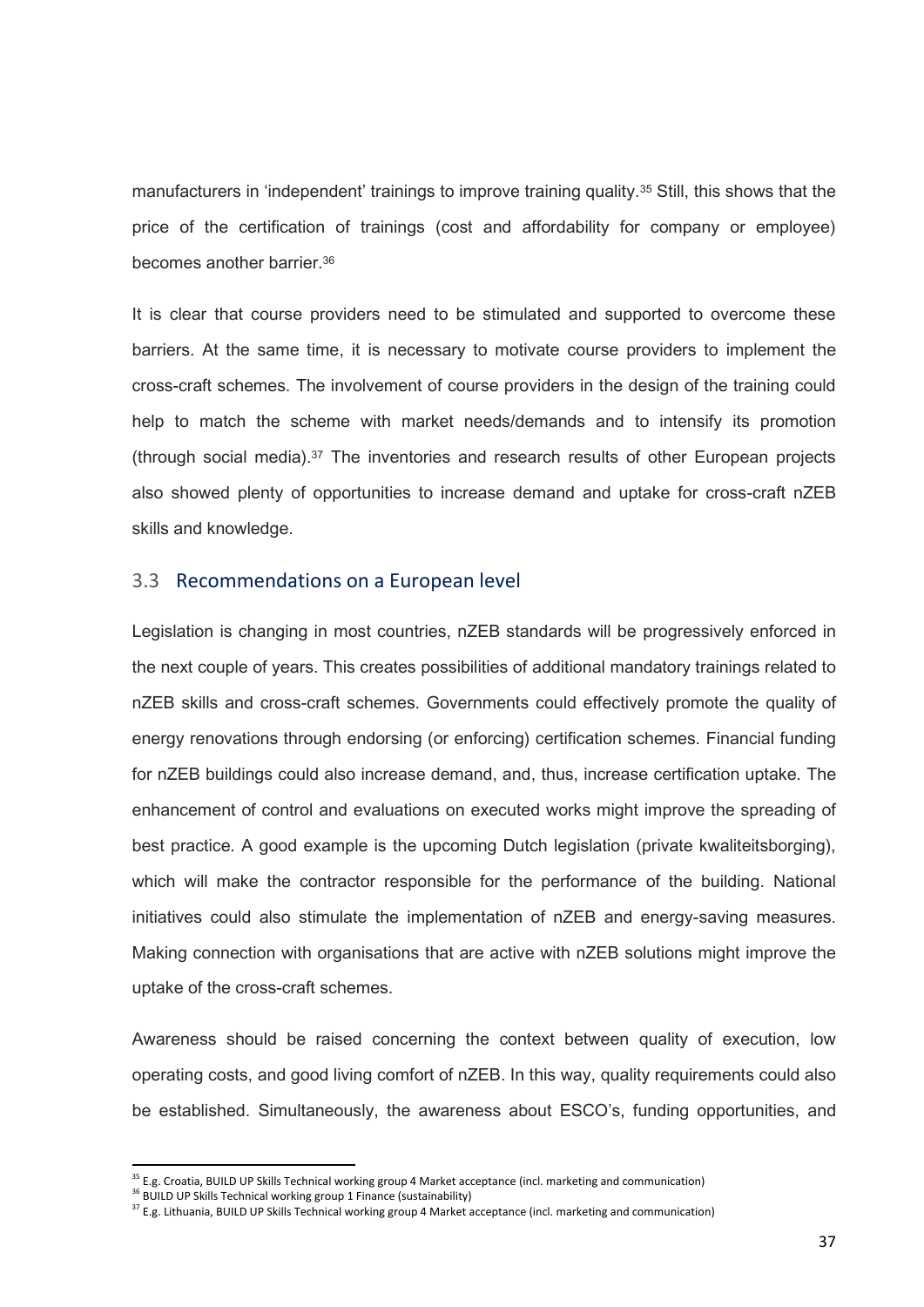payback time is instrumental to give nZEB solutions the much needed boost. The promotion or creation of informational platforms could be a means to reach this goal. Moreover, low costs sensors, meters, and Internet of Things (IoT) enable end users to become aware of and to benchmark performance of indoor air quality and energy performance. But not only end consumers are a target group for promotional activities, architects and engineers can also be encouraged to only work with companies who employ skilled and knowledgeable craftsmen. This will provide a higher quality of works for the client.<sup>38</sup> When energy and comfort in combination with nZEB dwellings (both retrofit and new) are delivered as a service, it will provide the need for qualified craftsmen and inspectors (Energyleap programme).

Companies (professional market parties) should be persuaded to invest in quality training for their employees. Staff policy should be focused on the structural improvement of skills, linked with common practice to ensure that the offered knowledge is relevant. Practitioner education tracks, where students learn while they work, could present themselves as an opportunity here. Lack of interest among construction companies and poor image of training programmes could be improved by using direct engagement with leading companies as best examples (ambassador approach). By creating personal promotional stories, (the employees of) other companies could be stimulated to participate in trainings.<sup>39</sup> These steps would help to increase the demand for quality trainings and a quality workforce and emphasise the importance of skilled workers. Furthermore, cross-sectoral and cross-speciality cooperation should be promoted, along with an increased focus of the building sector on energy efficiency as a central point of a future-oriented, sustainable construction method.

By developing a market for nZEB level energy renovations, an opportunity is created for providing training on EE (Energy Efficiency) and RES (Renewable Energy Sources). In all partner countries, there are already existing voluntary schemes for certain specialisations. Collaboration with the training providers of these schemes might be a good way to get missing cross-craft certifications implemented. Cooperation could greatly increase the

1

<sup>&</sup>lt;sup>38</sup> BUILD UP Skills Technical working group 1 Finance (sustainability)

<sup>&</sup>lt;sup>39</sup> BUILD UP Skills Technical working group 4 Market acceptance (incl. marketing and communication)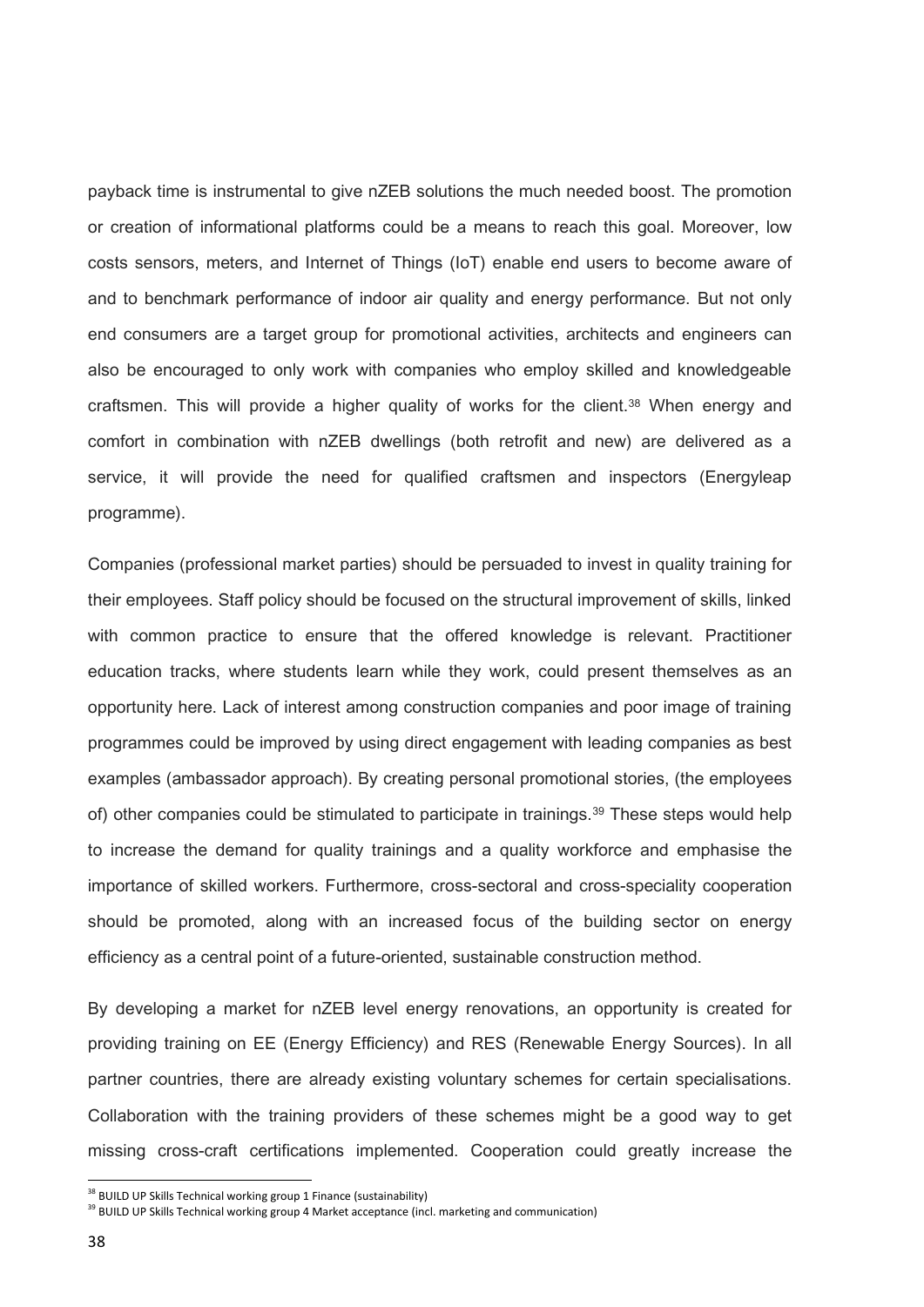promotion and the public recognition of the schemes. The benefits of collaboration and evaluation of courses should be made clear to course providers. To ensure the efficiency of promotions, trainings should be described clearly and in detail. Furthermore, courses should be free of charge for workers which means that funds have to set up. Adaptation of relevant subsidies, better collaboration, and cooperation between governmental institutions and educational institutions or course providers could be a stepping stone.

The certification and recognition of the courses will provide value to construction workers.<sup>40</sup> A proof of completion and a system for the presentation of gained further education should be arranged and implemented because this is important for the self-belief and the encouragement of workers to follow further training. A skills register could be a means to achieve this. Alongside the visibility of competence, phone apps with games, such as, tests on EE and RES construction skills, can attract interest and also trigger motivation for additional training. Similar apps have been developed in Croatia and the Netherlands.<sup>41</sup> The Dutch BUILD UP Skills Advisor app also provides the ability to create a personal (informal) skill card through multiple short basic courses.

Completely closing the skills gap through better training proved too great a challenge for the BUILD UP Skills initiative. Synergies and follow-up initiatives have been sought out and encouraged, but these have mostly remained isolated. Nevertheless, the final report gave some valuable recommendations concerning the training format: 'it is better to have handson training than classroom training; keep the training practical, regional and short; the training course shall preferably be in the morning, not in the afternoon; start with motivated workers/frontrunners/ambassadors; make it clear to the employers what the benefits of trained workers are'. <sup>42</sup> Another recommendation was to not only look at the education level of workers but also at their function, and to include all workers active on the building site into the scope for training (for example, site foremen and quality assessors).<sup>43</sup> The question for

<sup>&</sup>lt;sup>40</sup> BUILD UP Skills Technical working group 1 Finance (sustainability)

<sup>41</sup> BUILD UP Skills Technical working group 4 Market acceptance (incl. marketing and communication)

<sup>42</sup> BUILD Up Skills: Evaluation of the BUILD UP Skills initiative under the Intelligent Energy Europe Programme, Final Report

<sup>43</sup> BUILD Up Skills: Evaluation of the BUILD UP Skills initiative under the Intelligent Energy Europe Programme, Final Report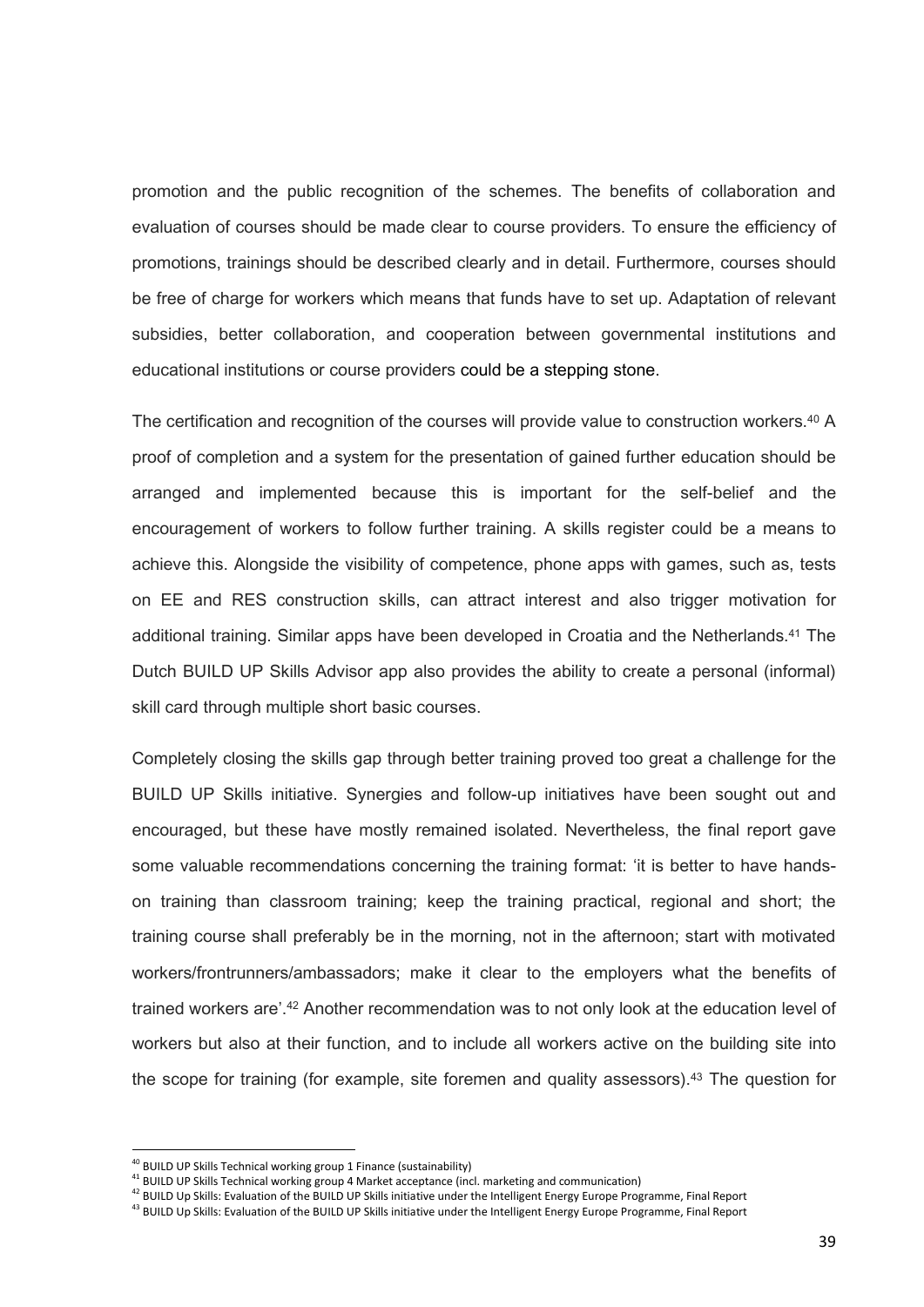future analyses remains how broad the scope ultimately should be since the knowledge gap also exists among white collar workers and building users.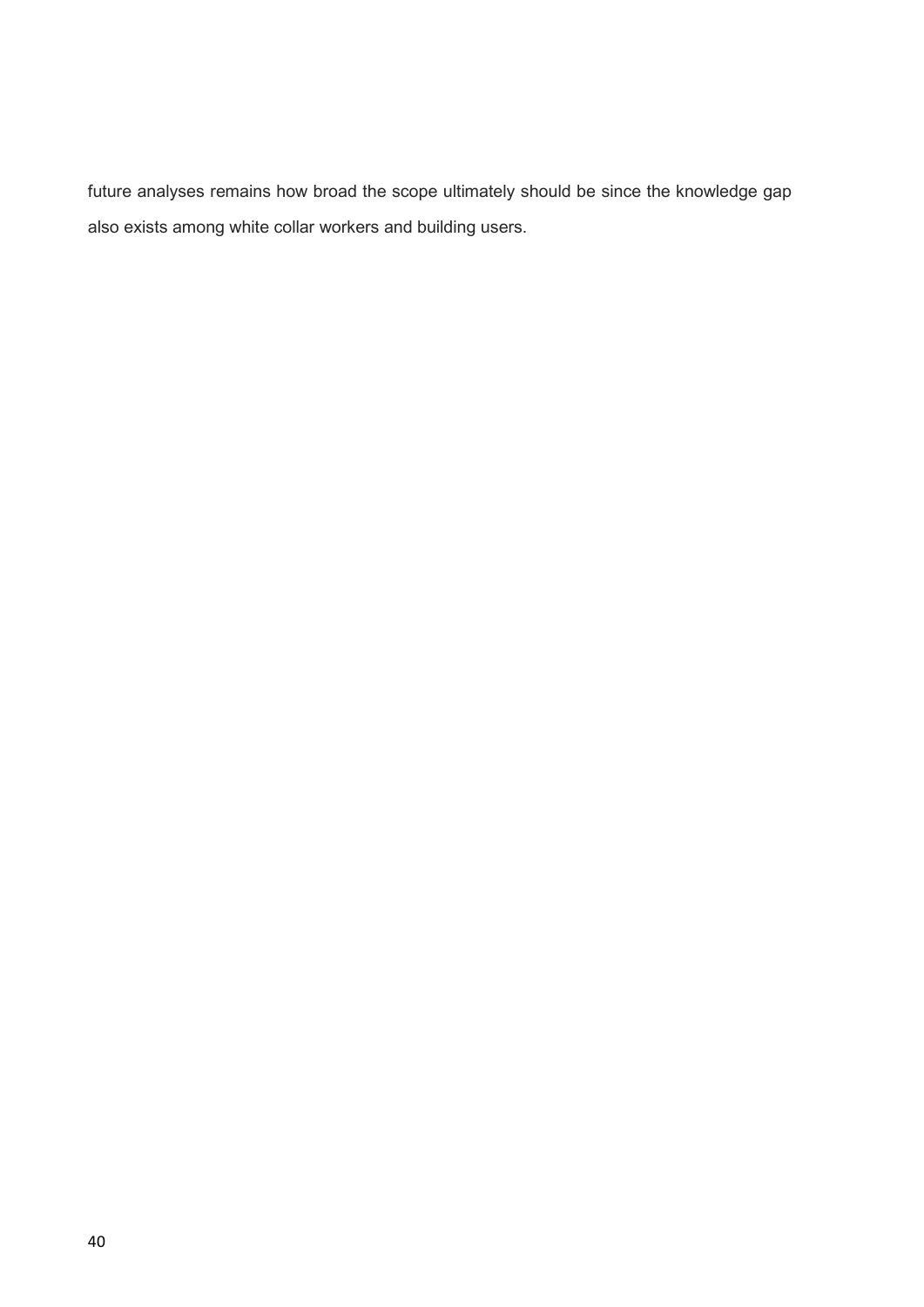# <span id="page-40-0"></span>4 Literature

Austrian Economic Chamber of Trade: WKO statistics Austria, building industry, sector data, Vienna, September 2017

BUILD UP Skills Austria: Analysis of the national status quo, report, Vienna, March 2013

BUILD UP Skills Austria: National roadmap, report, Vienna, April 2013

BUILD Up Skills: Evaluation of the BUILD UP Skills initiative under the Intelligent Energy Europe

Programme, Final Report: [https://ec.europa.eu/easme/sites/easme-](https://ec.europa.eu/easme/sites/easme-site/files/bus_evaluation_final_report.pdf)

[site/files/bus\\_evaluation\\_final\\_report.pdf;](https://ec.europa.eu/easme/sites/easme-site/files/bus_evaluation_final_report.pdf) last access on 22.12.2017

BUILD UP Skills CrossCraft: Training modules for the optimal implementation of energy efficiency and renewable energy sources in building and construction industry, report, Vienna, June 2016 BUILD UP Skills Technical working group 1 Finance (sustainability):

[http://www.buildup.eu/sites/default/files/bus\\_document\\_twg/twg1\\_final\\_deliverable\\_report\\_revised.p](http://www.buildup.eu/sites/default/files/bus_document_twg/twg1_final_deliverable_report_revised.pdf)

[df;](http://www.buildup.eu/sites/default/files/bus_document_twg/twg1_final_deliverable_report_revised.pdf) last access on 22.12.2017

BUILD UP Skills Technical working group 4 Market acceptance (incl. marketing and communication):

http://www.buildup.eu/sites/default/files/bus\_document\_twg/twg4\_final\_deliverable\_report\_revised [0.pdf;](http://www.buildup.eu/sites/default/files/bus_document_twg/twg4_final_deliverable_report_revised_0.pdf) last access on 22.12.2017

BUSNL Roadmap: [http://www.buildup.eu/sites/default/files/bus\\_projects/busnl-roadmap](http://www.buildup.eu/sites/default/files/bus_projects/busnl-roadmap-finalreport_with_annexes.pdf)[finalreport\\_with\\_annexes.pdf;](http://www.buildup.eu/sites/default/files/bus_projects/busnl-roadmap-finalreport_with_annexes.pdf) last access on 22.12.2017

Evaluation of building projects under the Intelligent Energy Europe II Programme Final Report:

[https://ec.europa.eu/easme/sites/easme-site/files/stc-](https://ec.europa.eu/easme/sites/easme-site/files/stc-evaluation_of_iee_buildings_projects_under_iee_ii_main_report_23_november_clean.pdf)

[evaluation\\_of\\_iee\\_buildings\\_projects\\_under\\_iee\\_ii\\_main\\_report\\_23\\_november\\_clean.pdf;](https://ec.europa.eu/easme/sites/easme-site/files/stc-evaluation_of_iee_buildings_projects_under_iee_ii_main_report_23_november_clean.pdf) last access on 22.12.2017

HERON Working paper:<http://heron-project.eu/>; last access on 22.12.2017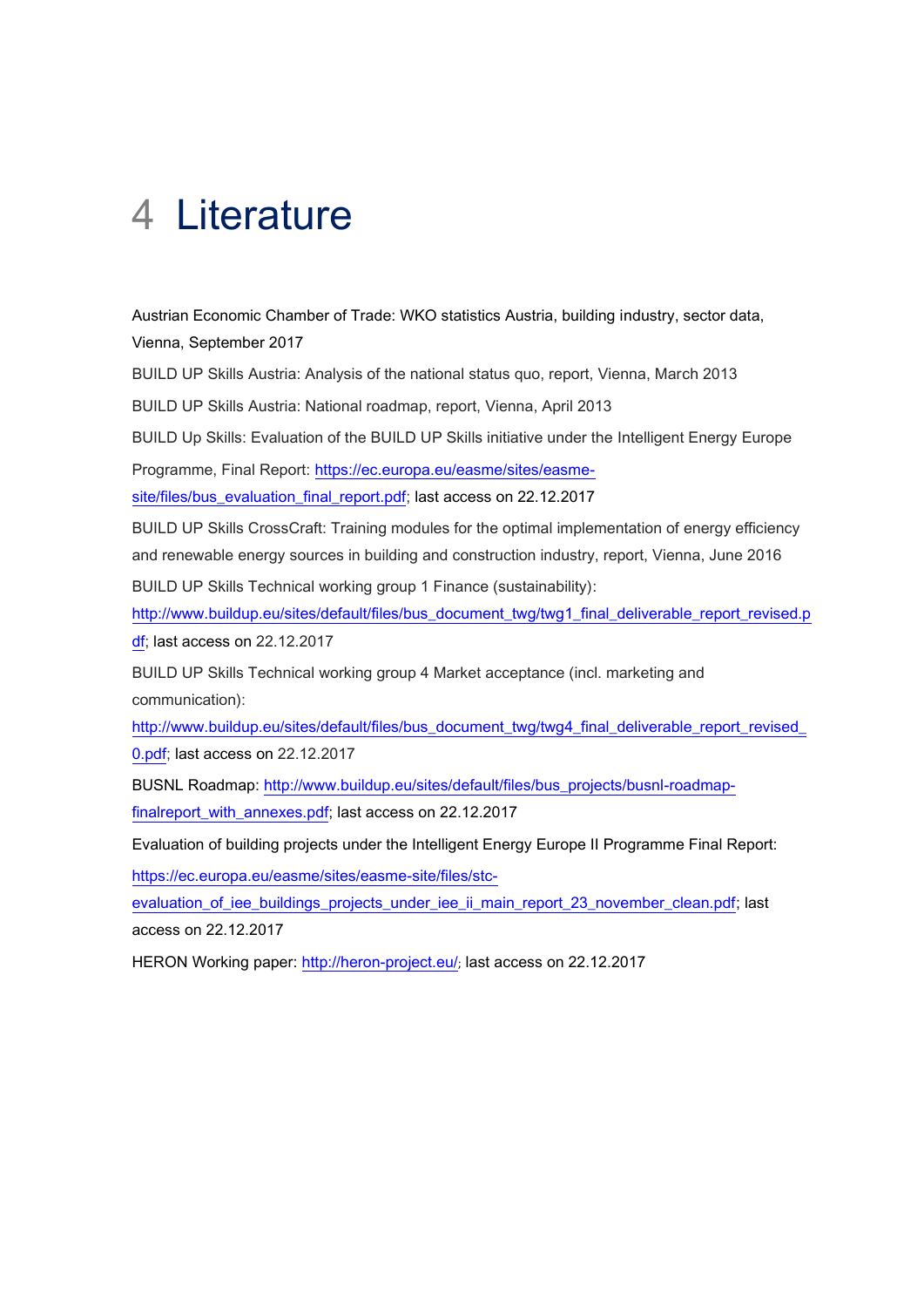Marktgids Zonne-energie 2018: [https://solarmagazine.nl/marktgids-zonne-energie-2018;](https://solarmagazine.nl/marktgids-zonne-energie-2018) last access on 22.12.2017

NEV2015: [https://www.ecn.nl/nl/energieverkenning/;](https://www.ecn.nl/nl/energieverkenning/) last access on 22.12.2017

PROF/TRAC Roadmap: [http://proftrac.eu/publications/reports.html;](http://proftrac.eu/publications/reports.html) last access on 22.12.2017

Qualicheck, 2016: [http://qualicheck-platform.eu/;](http://qualicheck-platform.eu/) last access on 22.12.2017

Technopolis 2016: [http://www.technopolis-group.com/;](http://www.technopolis-group.com/) last access on 22.12.2017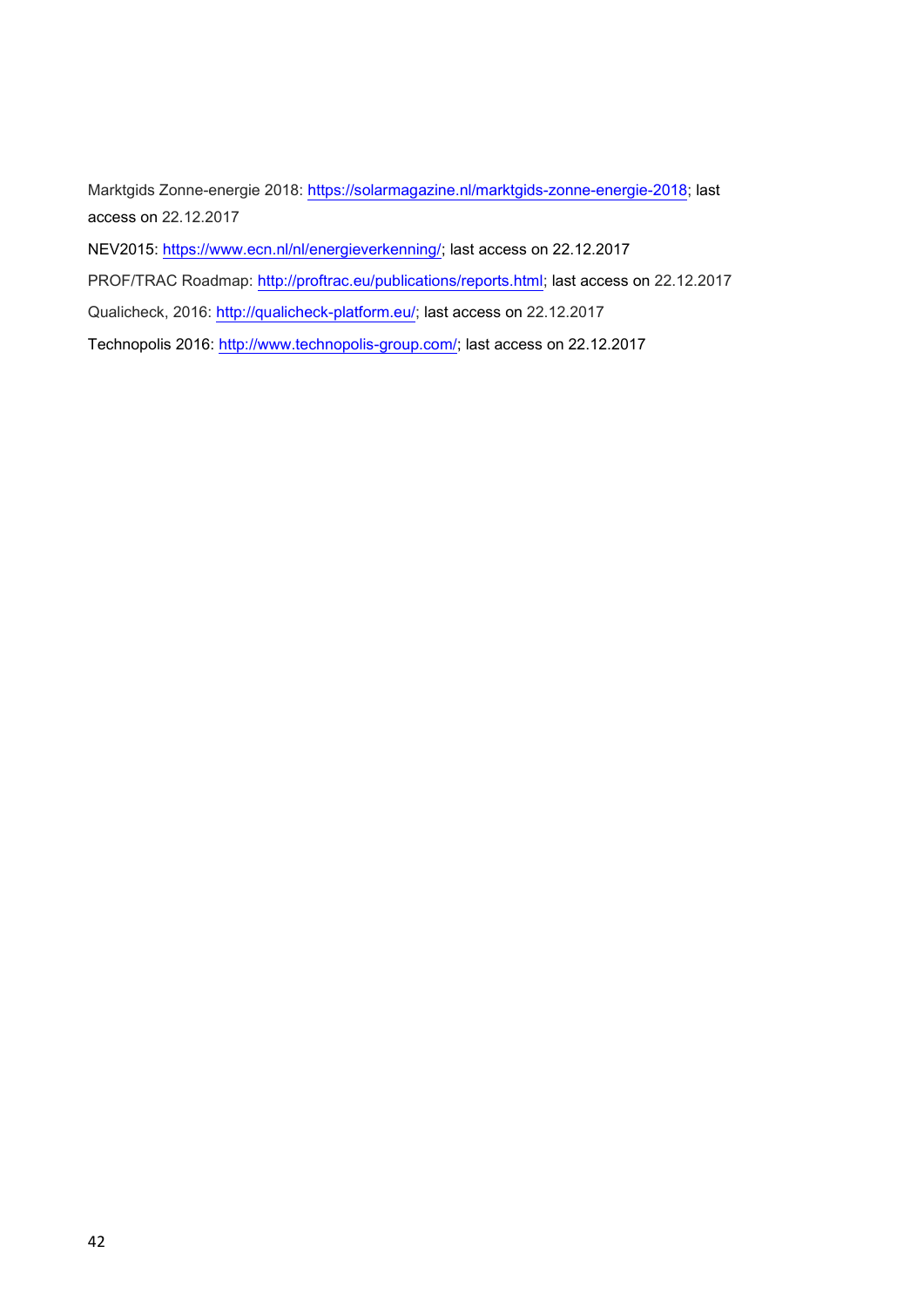#### ABOUT NEWCOM

NEWCOM sets up large-scale professional qualification and certification schemes of blue collar workers and building professionals. The special focus is on the mutual recognition between different European Member States. These schemes will enable the building workforce to be qualified for the construction, renovation, and inspection of the nearly zero-energy buildings 2020.

www.newcomtraining.com